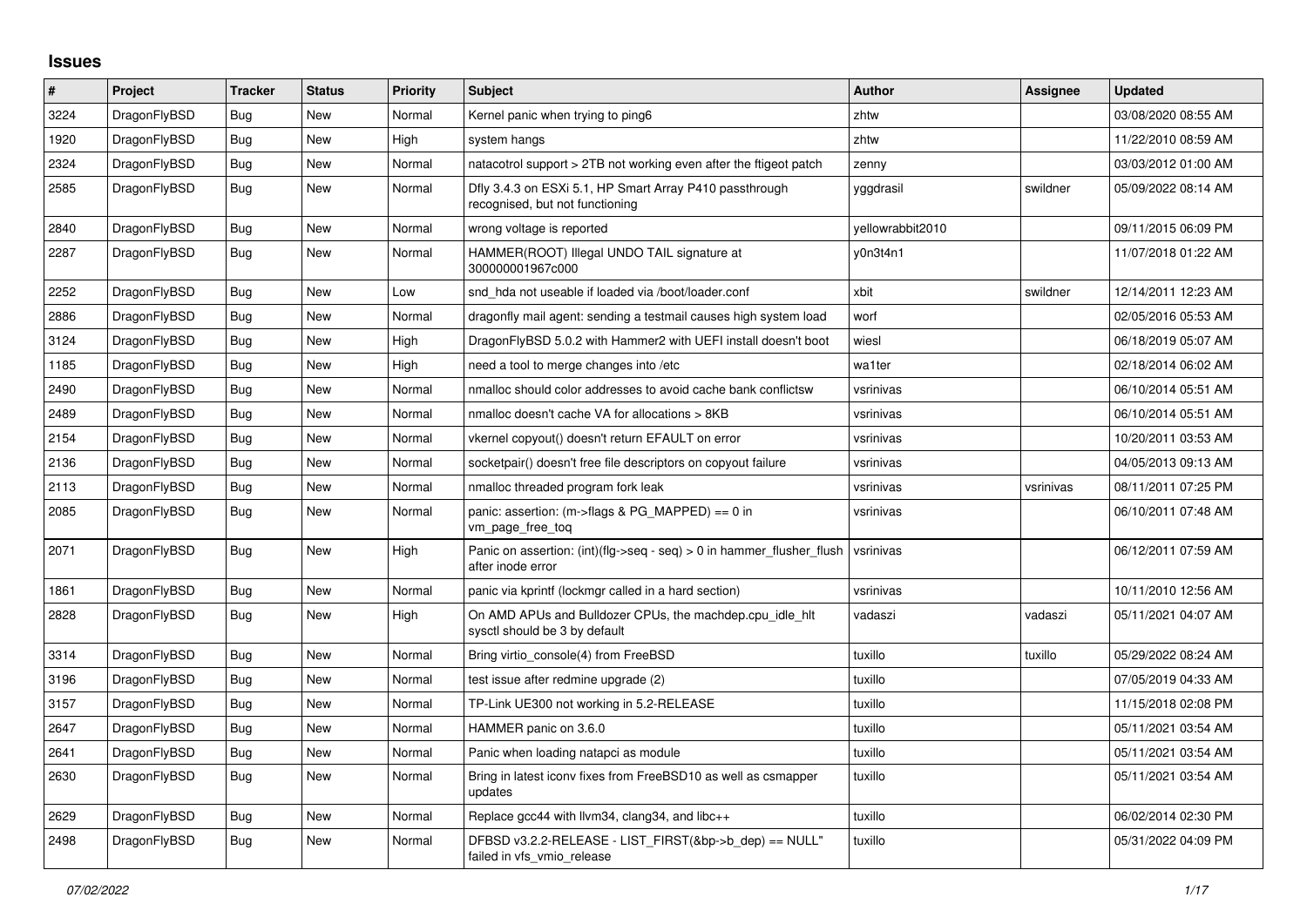| $\sharp$ | Project      | <b>Tracker</b> | <b>Status</b> | <b>Priority</b> | Subject                                                                                      | <b>Author</b> | <b>Assignee</b> | <b>Updated</b>      |
|----------|--------------|----------------|---------------|-----------------|----------------------------------------------------------------------------------------------|---------------|-----------------|---------------------|
| 2495     | DragonFlyBSD | Bug            | New           | High            | DFBSD v3.3.0.960.g553fe7 - ocnt != 0" failed in<br>prop_object_release                       | tuxillo       |                 | 05/31/2022 04:08 PM |
| 2283     | DragonFlyBSD | Bug            | <b>New</b>    | Normal          | DFBSD DragonFly v2.13.0.957.g4f459 - pmap_release: page<br>should already be gone 0xc27120bc | tuxillo       |                 | 01/23/2012 03:03 AM |
| 2224     | DragonFlyBSD | Bug            | <b>New</b>    | Normal          | v2.13.0.291.gaa7ec - Panic on fq while installing world                                      | tuxillo       |                 | 11/18/2011 01:40 AM |
| 2171     | DragonFlyBSD | <b>Bug</b>     | New           | Normal          | DFBSD v2.13.0.151.gdc8442 - panic: assertion "(*ptep &<br>$(PG_MANAGED PG_V)) == PG_V"$      | tuxillo       |                 | 11/04/2011 05:06 PM |
| 2166     | DragonFlyBSD | Bug            | New           | Normal          | DFBSD v2.13.0.109.g05b9d - Strange lockups                                                   | tuxillo       |                 | 10/29/2011 11:20 AM |
| 2129     | DragonFlyBSD | <b>Bug</b>     | <b>New</b>    | Normal          | DFBSD v2.11.0.661.gf9438 i386 - panic: lockmgr thrd_sleep                                    | tuxillo       |                 | 09/05/2011 09:49 AM |
| 2084     | DragonFlyBSD | Bug            | <b>New</b>    | Normal          | DFBSD v2.11.0.242.g4d317 - panic: zone: entry not free                                       | tuxillo       |                 | 07/03/2012 01:23 AM |
| 2078     | DragonFlyBSD | <b>Bug</b>     | New           | Normal          | DFBSD i386 v2.11.0.201.g3ed2f - Panic during installworld into a<br>vn0 device               | tuxillo       |                 | 05/19/2011 07:50 PM |
| 1959     | DragonFlyBSD | Bug            | <b>New</b>    | Normal          | DFBSD v2.9.1.422.gc98f2 - Panic during boot - IPv6 and PF                                    | tuxillo       |                 | 01/13/2011 03:37 AM |
| 1867     | DragonFlyBSD | <b>Bug</b>     | New           | Normal          | it(4) motherboard and fan problems                                                           | tuxillo       |                 | 07/08/2011 10:48 AM |
| 2140     | DragonFlyBSD | <b>Bug</b>     | New           | High            | hammer_io_delallocate panic with 'duplicate entry' message                                   | ttw           |                 | 10/07/2011 12:22 PM |
| 3231     | DragonFlyBSD | <b>Bug</b>     | <b>New</b>    | Normal          | wifi drops on 5.8                                                                            | tse           |                 | 04/06/2020 05:08 AM |
| 3225     | DragonFlyBSD | <b>Bug</b>     | New           | Normal          | nfsd freeze when using qemu                                                                  | tse           |                 | 03/17/2020 11:52 AM |
| 3208     | DragonFlyBSD | Bug            | <b>New</b>    | Normal          | Crash related to nfsd                                                                        | tse           |                 | 06/11/2020 05:52 AM |
| 3199     | DragonFlyBSD | Bug            | New           | Normal          | PFS label not found panic                                                                    | tse           |                 | 08/21/2019 03:51 AM |
| 3197     | DragonFlyBSD | Bug            | New           | Normal          | DragonFly upgrades                                                                           | tse           |                 | 04/18/2020 04:18 PM |
| 3170     | DragonFlyBSD | Bug            | New           | Normal          | repeatable nfsd crash                                                                        | tse           |                 | 06/11/2020 05:52 AM |
| 3319     | DragonFlyBSD | Bug            | <b>New</b>    | Normal          | setproctitle() calls can change effect of later setproctitle() calls                         | tonyc         |                 | 06/29/2022 06:10 PM |
| 3252     | DragonFlyBSD | Bug            | New           | Normal          | tcsetattr/tcgetattr set errno incorrectly on non-TTY                                         | tonyc         |                 | 10/26/2020 09:34 PM |
| 2473     | DragonFlyBSD | Bug            | <b>New</b>    | Normal          | Kernel crash when trying to up the wpi0 device (Dfly<br>v3.3.0.758.g47388-DEVELOPMENT)       | tomaz         |                 | 02/24/2014 08:50 AM |
| 2931     | DragonFlyBSD | Bug            | <b>New</b>    | Low             | 'gdb' of 'vkernel' unable to print backtrace                                                 | tofergus      |                 | 07/26/2016 01:51 PM |
| 2930     | DragonFlyBSD | Bug            | New           | High            | 'objcache' causes panic during 'nfs readdir'                                                 | tofergus      |                 | 07/26/2016 01:09 PM |
| 2812     | DragonFlyBSD | Bug            | New           | Normal          | Panic on Intel DE3815TYKHE                                                                   | tmorp         |                 | 05/14/2015 03:14 PM |
| 3316     | DragonFlyBSD | Bug            | New           | Normal          | hammer2_dirent_create() allows creating >1 dirents with the same<br>name                     | tkusumi       |                 | 06/05/2022 12:35 PM |
| 3312     | DragonFlyBSD | Submit         | New           | Normal          | hammer2: redundant chain modify after chain creation                                         | tkusumi       |                 | 05/15/2022 01:35 PM |
| 3266     | DragonFlyBSD | <b>Bug</b>     | New           | High            | Filesystems broken due to "KKASSERT(count &<br>TOK_COUNTMASK);"                              | tkusumi       |                 | 03/15/2021 01:21 PM |
| 3249     | DragonFlyBSD | <b>Bug</b>     | <b>New</b>    | Normal          | HAMMER2 fsync(2) not working properly                                                        | tkusumi       |                 | 09/21/2020 07:07 AM |
| 3246     | DragonFlyBSD | <b>Bug</b>     | New           | Normal          | HAMMER2 unable to handle ENOSPC properly                                                     | tkusumi       |                 | 09/04/2020 11:11 AM |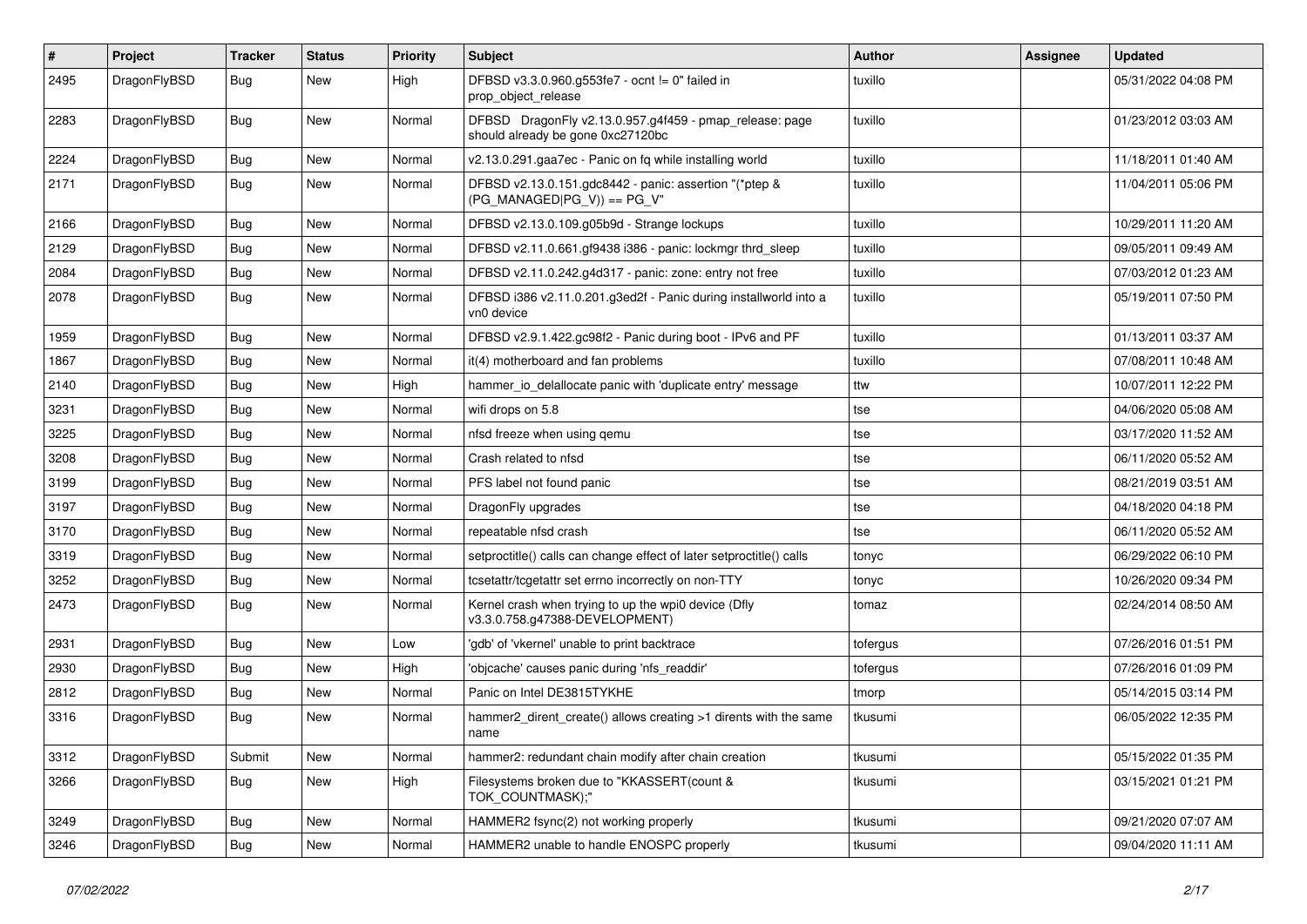| $\sharp$ | Project      | <b>Tracker</b> | <b>Status</b> | <b>Priority</b> | Subject                                                                                                  | <b>Author</b>     | <b>Assignee</b> | <b>Updated</b>      |
|----------|--------------|----------------|---------------|-----------------|----------------------------------------------------------------------------------------------------------|-------------------|-----------------|---------------------|
| 3184     | DragonFlyBSD | Bug            | <b>New</b>    | Normal          | tsleep(9) return value when PCATCH specified                                                             | tkusumi           |                 | 04/03/2019 06:49 AM |
| 3142     | DragonFlyBSD | Submit         | <b>New</b>    | Normal          | lib/libdmsg: Unbreak using new API EVP_CIPHER_CTX_new()                                                  | tkusumi           |                 | 07/08/2018 04:18 AM |
| 2857     | DragonFlyBSD | Bug            | New           | Normal          | hammer stalls via bitcoin-qt                                                                             | tkusumi           |                 | 11/30/2015 06:52 AM |
| 2609     | DragonFlyBSD | Bug            | <b>New</b>    | Normal          | master: panic: assertion<br>"LWKT_TOKEN_HELD_ANY(vm_object_token(object))" failed in<br>swp pager lookup | thomas.nikolajsen |                 | 11/28/2013 11:36 AM |
| 2436     | DragonFlyBSD | Bug            | New           | Normal          | panic: assertion "lp->lwp_qcpu == dd->cpuid" failed in<br>dfly_acquire_curproc                           | thomas.nikolajsen |                 | 01/23/2013 11:07 AM |
| 1984     | DragonFlyBSD | Bug            | New           | Normal          | hammer mount fails after crash - HAMMER: FIFO record bad head<br>signature                               | thomas.nikolaisen |                 | 03/08/2011 06:57 PM |
| 3135     | DragonFlyBSD | Submit         | New           | Normal          | Add EVFILT_RECV and EVFILT_SEND                                                                          | tautolog          |                 | 05/25/2018 09:59 PM |
| 3036     | DragonFlyBSD | Bug            | New           | Normal          | panic in icmp redirect start() ASSERT IN NETISR(0)                                                       | tautolog          |                 | 05/11/2017 07:27 PM |
| 2921     | DragonFlyBSD | Submit         | New           | Normal          | Allow moused to accept userland mouse events                                                             | tautolog          |                 | 05/11/2021 04:08 AM |
| 3217     | DragonFlyBSD | Bug            | New           | Normal          | rescue tools: make install fails if rescue folder doesn't exist                                          | t dfbsd           |                 | 11/27/2019 08:16 PM |
| 2915     | DragonFlyBSD | Bug            | <b>New</b>    | High            | Hammer mirror-copy problem                                                                               | t_dfbsd           |                 | 08/25/2016 05:28 AM |
| 2509     | DragonFlyBSD | Bug            | New           | Normal          | Redefinition of DIRBLKSIZ in restore(8)                                                                  | swildner          |                 | 06/04/2022 04:40 AM |
| 1913     | DragonFlyBSD | Bug            | New           | Normal          | panic: assertion: ip->flush_state != HAMMER_FST_FLUSH in<br>hammer_flush_inode_core                      | swildner          |                 | 11/20/2010 05:27 PM |
| 1907     | DragonFlyBSD | Bug            | <b>New</b>    | Normal          | Hammer crash in hammer_flusher_flush()                                                                   | swildner          |                 | 11/11/2010 05:07 AM |
| 2082     | DragonFlyBSD | Bug            | <b>New</b>    | Normal          | dfbsd 2.10.1 amd64 - mc port build error with 'bmake bin-install'                                        | sun-doctor        |                 | 05/25/2011 07:18 PM |
| 2020     | DragonFlyBSD | Bug            | New           | Low             | Port brcm80211 driver from Linux to DragonFly BSD                                                        | studer            |                 | 03/05/2011 10:54 PM |
| 2055     | DragonFlyBSD | Bug            | New           | Normal          | $ssh + IPV6 + bridge \Rightarrow connection freezes$                                                     | steve             |                 | 04/24/2011 07:13 PM |
| 2004     | DragonFlyBSD | Bug            | New           | Normal          | LWKT WAIT IPIQ panic                                                                                     | steve             |                 | 03/08/2011 05:46 PM |
| 3129     | DragonFlyBSD | Bug            | New           | High            | Kernel panic with 5.2.0 on A2SDi-4C-HLN4F                                                                | stateless         |                 | 04/24/2018 12:50 AM |
| 2587     | DragonFlyBSD | Bug            | New           | Normal          | SATA DVD writer not detected by DragonFly                                                                | srussell          |                 | 09/04/2020 08:55 AM |
| 2586     | DragonFlyBSD | Bug            | New           | Normal          | pf: "modulate" state seems problematic                                                                   | srussell          |                 | 09/25/2013 07:36 PM |
| 2077     | DragonFlyBSD | Bug            | New           | Normal          | USB devices conflicting                                                                                  | srussell          |                 | 05/17/2011 05:12 PM |
| 2936     | DragonFlyBSD | Bug            | <b>New</b>    | Normal          | loader.efi crashes while loading kernel                                                                  | spaceille         |                 | 08/20/2016 06:17 AM |
| 1964     | DragonFlyBSD | <b>Bug</b>     | <b>New</b>    | Normal          | iwn (panic assertion : wlan assert serialized)                                                           | sjmm.ptr          | josepht         | 02/01/2011 12:57 PM |
| 2141     | DragonFlyBSD | <b>Bug</b>     | New           | Urgent          | loader and/or documentation broken                                                                       | sjg               |                 | 01/20/2012 10:51 AM |
| 2061     | DragonFlyBSD | <b>Bug</b>     | <b>New</b>    | Normal          | USB keyboard boot panic                                                                                  | sjg               |                 | 05/04/2012 12:20 AM |
| 1786     | DragonFlyBSD | <b>Bug</b>     | <b>New</b>    | Normal          | Calling NULL function pointer initiates panic loop                                                       | sjg               |                 | 10/11/2010 05:28 PM |
| 2891     | DragonFlyBSD | Bug            | New           | Normal          | Kernel panic in IEEE802.11 related code                                                                  | shamaz            |                 | 05/29/2016 05:49 PM |
| 2863     | DragonFlyBSD | <b>Bug</b>     | New           | Normal          | HAMMER synch tid is zero                                                                                 | shamaz            |                 | 12/12/2015 11:24 PM |
| 2820     | DragonFlyBSD | <b>Bug</b>     | New           | Normal          | TP-Link USB Wi-Fi adapter cannot be reattached to the system                                             | shamaz            |                 | 05/22/2015 09:45 PM |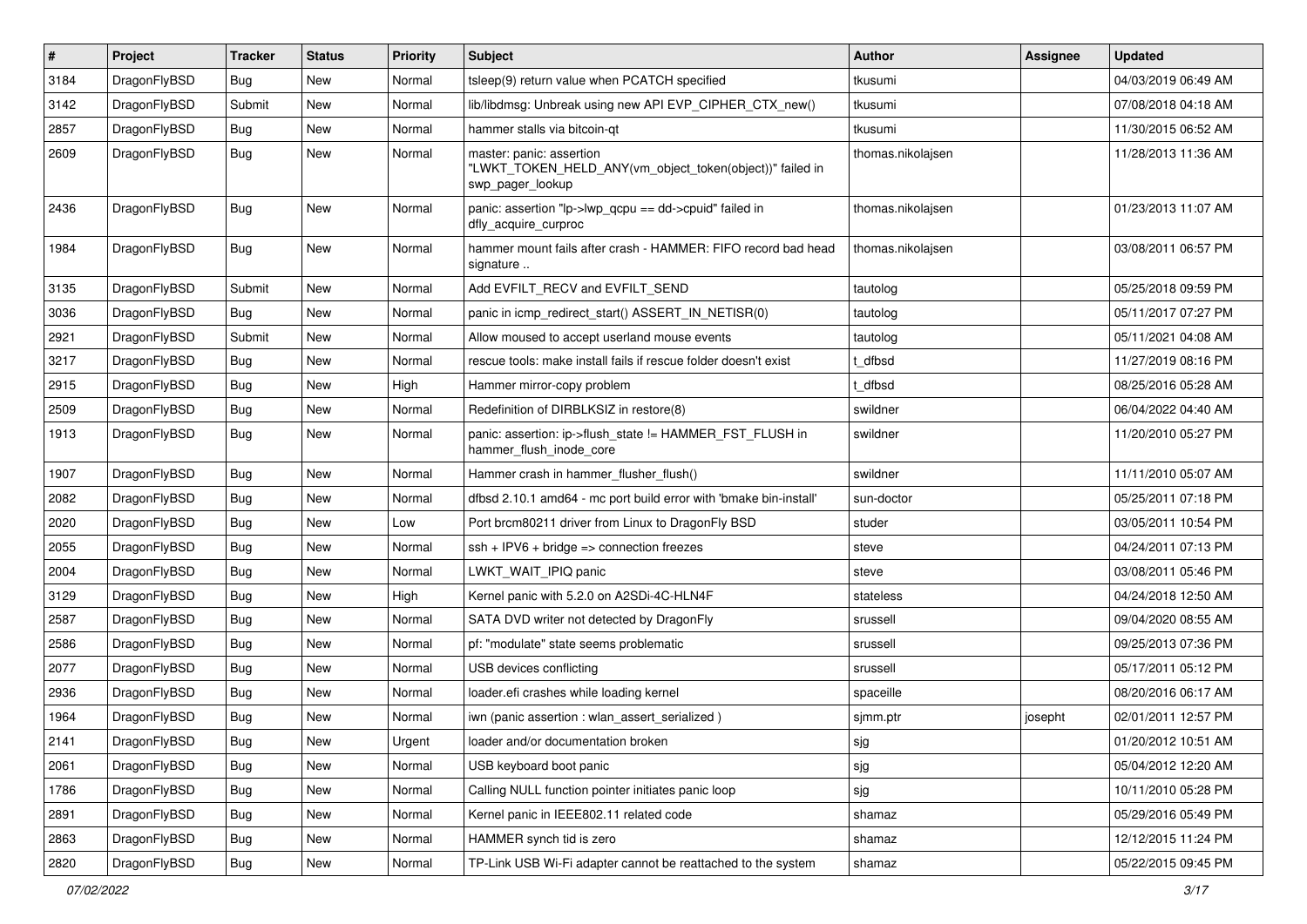| $\vert$ # | Project      | <b>Tracker</b> | <b>Status</b> | <b>Priority</b> | <b>Subject</b>                                                                       | <b>Author</b> | Assignee | <b>Updated</b>      |
|-----------|--------------|----------------|---------------|-----------------|--------------------------------------------------------------------------------------|---------------|----------|---------------------|
| 1961      | DragonFlyBSD | <b>Bug</b>     | <b>New</b>    | Normal          | Can't create dump from DDB                                                           | shamaz        |          | 01/29/2011 09:02 PM |
| 1935      | DragonFlyBSD | Bug            | <b>New</b>    | Normal          | mouse does not work after switching between x and console                            | shamaz        |          | 12/13/2010 10:06 AM |
| 1884      | DragonFlyBSD | <b>Bug</b>     | <b>New</b>    | Normal          | System completely freezes while listening music (devbuf: malloc<br>limit exceeded)   | shamaz        |          | 01/24/2011 05:00 PM |
| 2124      | DragonFlyBSD | Bug            | <b>New</b>    | Normal          | getty repeating too quickly on port /dev/ttyv0                                       | sgeorge.ml    |          | 09/01/2011 04:28 AM |
| 2933      | DragonFlyBSD | Submit         | <b>New</b>    | Normal          | Remove unix domain socket support from cat(1)                                        | sevan         |          | 08/01/2016 08:10 PM |
| 2924      | DragonFlyBSD | Bug            | <b>New</b>    | Normal          | cat -v fails to tag characters in extended table with M- prefix with<br>some locales | sevan         |          | 07/11/2016 07:18 AM |
| 2042      | DragonFlyBSD | Bug            | <b>New</b>    | Normal          | kernel panic, when run boot0cfg                                                      | sepherosa     |          | 05/31/2022 03:01 PM |
| 1944      | DragonFlyBSD | <b>Bug</b>     | New           | Normal          | panic: backing object 0xdea7b258 was somehow re-referenced<br>during collapse!       | sepherosa     |          | 12/27/2010 02:06 AM |
| 2123      | DragonFlyBSD | Bug            | <b>New</b>    | Normal          | hammer is losing files                                                               | schmir        |          | 08/30/2011 07:56 PM |
| 3047      | DragonFlyBSD | Bug            | <b>New</b>    | Normal          | <b>HAMMER</b> critical write error                                                   | samuel        |          | 06/19/2019 09:50 AM |
| 2316      | DragonFlyBSD | <b>Bug</b>     | <b>New</b>    | Normal          | Ungraceful invalid password handling for adding a new user in the<br>installer       | rune          |          | 04/27/2012 11:23 PM |
| 2423      | DragonFlyBSD | Bug            | New           | Urgent          | After multiple panics/locks, hitting KKASSERT in<br>hammer_init_cursor               | rumcic        |          | 09/18/2012 02:28 AM |
| 2080      | DragonFlyBSD | <b>Bug</b>     | New           | Normal          | panic: lockmgr thrd sleep: called from interrupt, ipi, or hard code<br>section       | rumcic        |          | 05/30/2011 05:06 PM |
| 2072      | DragonFlyBSD | <b>Bug</b>     | <b>New</b>    | Normal          | Fatal trap 12: stopped at lwkt_send_ipiq3                                            | rumcic        |          | 05/17/2011 04:12 AM |
| 1975      | DragonFlyBSD | <b>Bug</b>     | <b>New</b>    | Normal          | Applications seg fault in select() and poll()                                        | rumcic        |          | 05/31/2022 02:58 PM |
| 1874      | DragonFlyBSD | <b>Bug</b>     | <b>New</b>    | Normal          | mpd listening on all IPs, accepting only on one                                      | rumcic        |          | 05/08/2011 01:01 PM |
| 1873      | DragonFlyBSD | Bug            | <b>New</b>    | Normal          | Panic upon usb mouse detach and reattaching                                          | rumcic        |          | 02/01/2011 09:53 AM |
| 1192      | DragonFlyBSD | Submit         | <b>New</b>    | Normal          | KKASSERTs in sys/kern/uipc_{msg,socket}.c are too strict                             | rumcic        |          | 05/11/2021 04:07 AM |
| 2887      | DragonFlyBSD | Bug            | <b>New</b>    | Low             | Missing extattr namespace to string and<br>extattr_string_to_namespace functions     | rubenk        |          | 02/06/2016 05:09 AM |
| 3141      | DragonFlyBSD | Bug            | New           | Normal          | dhclient blocks boot process                                                         | rowo          |          | 12/16/2018 11:01 AM |
| 2738      | DragonFlyBSD | Bug            | <b>New</b>    | Normal          | Hammer: Strange behavior when trying to recover old version of<br>moved file         | roland        |          | 11/20/2014 08:02 AM |
| 2626      | DragonFlyBSD | Bug            | <b>New</b>    | Normal          | iwn driver drops with error: "firmware error 'iwn intr: fatal firmware<br>error""    | rodyaj        |          | 01/09/2014 05:50 AM |
| 600       | DragonFlyBSD | <b>Bug</b>     | New           | Low             | /sys/libkern/karc4random                                                             | robin carey5  | profmakx | 01/19/2015 03:07 AM |
| 2430      | DragonFlyBSD | Bug            | <b>New</b>    | Normal          | Alternate Password Hash method                                                       | robin.carey1  |          | 10/07/2012 06:28 AM |
| 2138      | DragonFlyBSD | Bug            | <b>New</b>    | Normal          | > 100% CPU usage                                                                     | robin.carey1  |          | 09/26/2011 12:20 PM |
| 1836      | DragonFlyBSD | Bug            | <b>New</b>    | Normal          | Incorrect TCP checksum show up in tcpdump                                            | robgar1       |          | 05/15/2022 11:22 AM |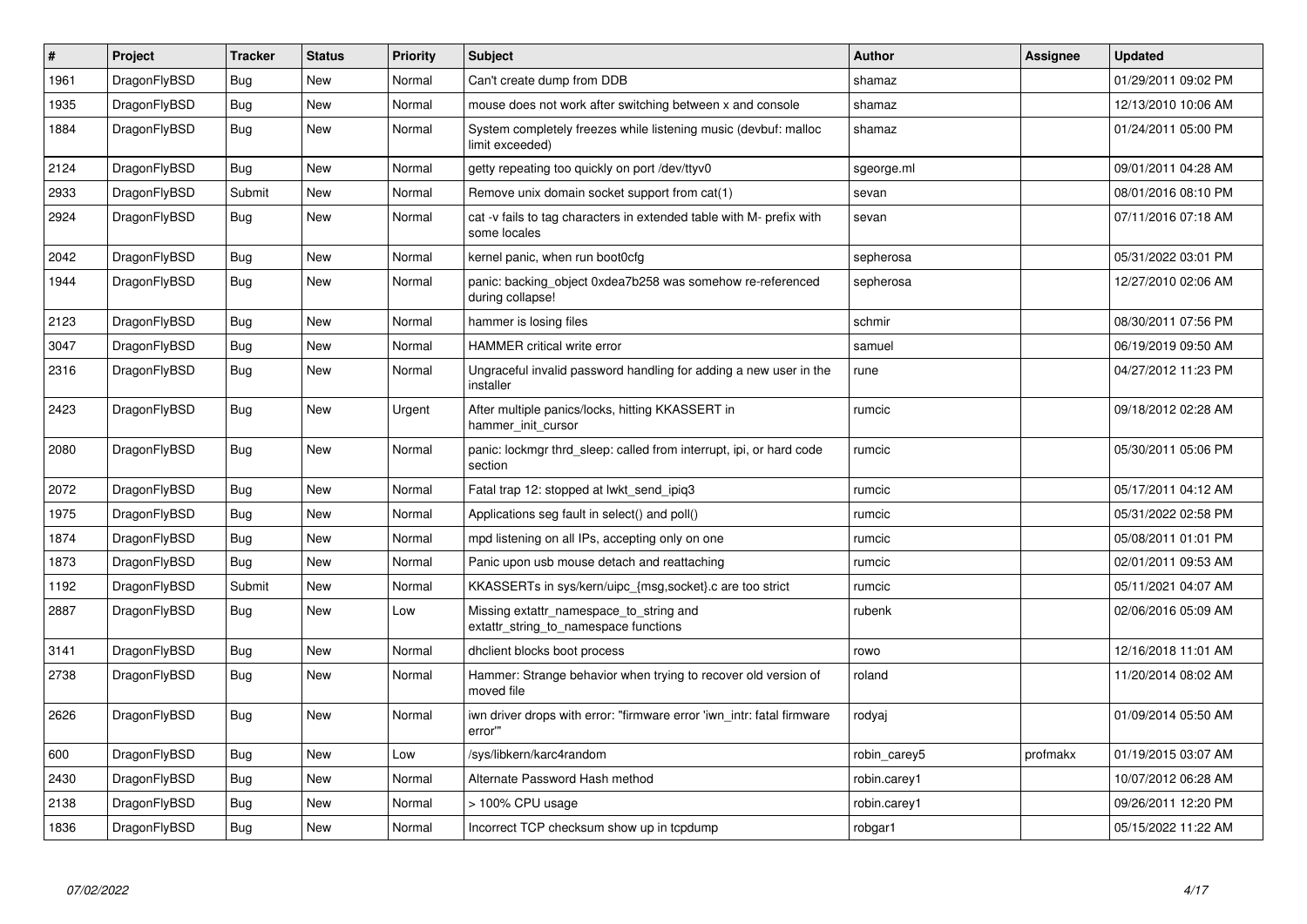| $\vert$ # | Project      | Tracker    | <b>Status</b> | <b>Priority</b> | Subject                                                                                                                                                                                           | Author    | <b>Assignee</b> | <b>Updated</b>      |
|-----------|--------------|------------|---------------|-----------------|---------------------------------------------------------------------------------------------------------------------------------------------------------------------------------------------------|-----------|-----------------|---------------------|
| 2822      | DragonFlyBSD | Bug        | New           | Normal          | USB 3.0 stick throws "reading primary partition table: error<br>accessing offset 000[] for 152" error, while the stick works on any<br>other OS I tested                                          | revuwa    | profmakx        | 06/29/2015 05:56 AM |
| 2675      | DragonFlyBSD | <b>Bug</b> | <b>New</b>    | Low             | Ultimate N WiFi Link 5300 get iwn_intr: fatal firmware error on 5GHz                                                                                                                              | revuwa    |                 | 05/11/2021 04:07 AM |
| 3313      | DragonFlyBSD | Bug        | New           | Normal          | Can't boot from my live USB at all. The kernel loading process<br>hangs.                                                                                                                          | rempas    |                 | 06/03/2022 12:16 AM |
| 2371      | DragonFlyBSD | Bug        | <b>New</b>    | Normal          | Timezone problem with America/Sao Paulo                                                                                                                                                           | raitech   |                 | 05/17/2012 01:42 PM |
| 1942      | DragonFlyBSD | <b>Bug</b> | New           | Normal          | locking against myself in getcacheblk()?                                                                                                                                                          | qhwt.dfly |                 | 05/31/2022 02:15 PM |
| 1917      | DragonFlyBSD | Bug        | <b>New</b>    | Normal          | panic: assertion: (RB_EMPTY(&ip->rec_tree) && (ip->flags &<br>HAMMER_INODE_XDIRTY) == 0)    (!RB_EMPTY(&ip->rec_tree)<br>&& (ip->flags & HAMMER_INODE_XDIRTY) != 0) in<br>hammer_flush_inode_done | qhwt.dfly |                 | 11/24/2010 03:23 AM |
| 1876      | DragonFlyBSD | Bug        | <b>New</b>    | Normal          | devfs in jail + logging out from console(ttyv1+) -> panic                                                                                                                                         | qhwt.dfly | tuxillo         | 05/31/2022 03:24 PM |
| 3245      | DragonFlyBSD | <b>Bug</b> | New           | Normal          | panic: free: guard1x fail, i915 load from loader.conf                                                                                                                                             | polachok  |                 | 08/21/2020 10:36 AM |
| 2496      | DragonFlyBSD | Bug        | <b>New</b>    | Normal          | NTFS malloc limit exceeded                                                                                                                                                                        | plasmob   | tuxillo         | 02/19/2013 08:47 AM |
| 3302      | DragonFlyBSD | Bug        | New           | Normal          | Will not boot on System76 Lemur Pro (lemp10)                                                                                                                                                      | piecuch   |                 | 11/03/2021 10:21 AM |
| 3298      | DragonFlyBSD | Bug        | New           | Normal          | Running "w" and having logged in via XDM through VNC, "w" prints<br>an extra error message                                                                                                        | piecuch   |                 | 10/25/2021 09:16 AM |
| 3239      | DragonFlyBSD | <b>Bug</b> | <b>New</b>    | Normal          | unable to SIGKILL glitched emacs                                                                                                                                                                  | piecuch   |                 | 05/26/2020 03:30 AM |
| 3238      | DragonFlyBSD | Bug        | New           | Normal          | race conditions when printing from vkernel console                                                                                                                                                | piecuch   |                 | 05/19/2020 02:50 PM |
| 3247      | DragonFlyBSD | <b>Bug</b> | New           | Normal          | Kernel panic doing nothing much                                                                                                                                                                   | phma      |                 | 09/12/2020 11:40 PM |
| 2816      | DragonFlyBSD | <b>Bug</b> | New           | Normal          | A multitasking process being debugged can get stuck                                                                                                                                               | phma      |                 | 05/19/2015 03:57 AM |
| 2611      | DragonFlyBSD | Bug        | <b>New</b>    | Normal          | Change in IP address results in network not working                                                                                                                                               | phma      |                 | 12/05/2013 07:55 PM |
| 2557      | DragonFlyBSD | <b>Bug</b> | New           | Normal          | stock 3.4.1 kernel halts during booting if dm and dm_target_crypt<br>are loaded and RAID controller is present                                                                                    | phma      |                 | 05/12/2013 10:38 PM |
| 2552      | DragonFlyBSD | Bug        | <b>New</b>    | Low             | hammer recovery should indicate progress                                                                                                                                                          | phma      |                 | 05/03/2013 12:13 AM |
| 2547      | DragonFlyBSD | <b>Bug</b> | New           | High            | crashed while doing a dry run of pkg rolling-replace                                                                                                                                              | phma      |                 | 04/18/2013 10:40 PM |
| 2389      | DragonFlyBSD | Bug        | New           | Normal          | computer crashed while listing processes                                                                                                                                                          | phma      |                 | 06/18/2012 02:49 PM |
| 2387      | DragonFlyBSD | <b>Bug</b> | New           | Normal          | hammer ignores -t during dedup                                                                                                                                                                    | phma      |                 | 06/17/2012 12:30 PM |
| 2331      | DragonFlyBSD | <b>Bug</b> | New           | Normal          | reading mouse mode from unopen file descriptor hangs mouse<br>driver                                                                                                                              | phma      |                 | 03/14/2012 09:43 AM |
| 2311      | DragonFlyBSD | <b>Bug</b> | New           | Normal          | Xorg crash having something to do with drm                                                                                                                                                        | phma      |                 | 02/22/2012 09:59 AM |
| 2306      | DragonFlyBSD | <b>Bug</b> | New           | Normal          | a crash starts the kernel debugger in text mode, but just reboots in $X \mid p$ hma                                                                                                               |           |                 | 02/11/2012 08:02 PM |
| 1559      | DragonFlyBSD | <b>Bug</b> | New           | Normal          | kernel trap                                                                                                                                                                                       | phma      |                 | 11/27/2021 08:43 AM |
| 1990      | DragonFlyBSD | <b>Bug</b> | New           | Normal          | /mnt too large to mount                                                                                                                                                                           | peur.neu  |                 | 02/16/2011 11:24 PM |
| 1951      | DragonFlyBSD | <b>Bug</b> | New           | Normal          | dma_timeouts at phyaddr on a good hdd                                                                                                                                                             | peur.neu  |                 | 01/04/2011 07:12 AM |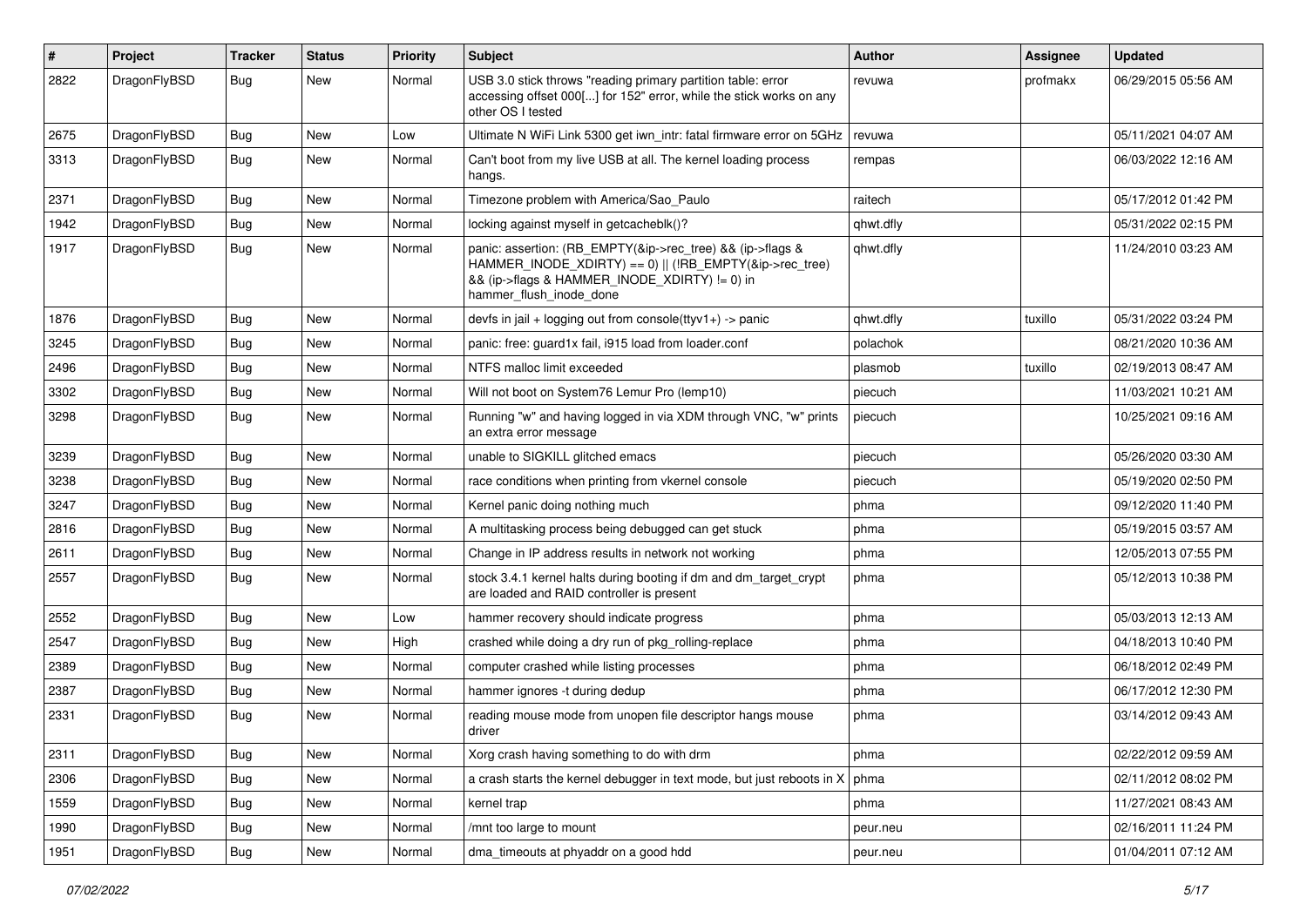| $\pmb{\#}$ | Project      | <b>Tracker</b> | <b>Status</b> | <b>Priority</b> | Subject                                                                              | Author                 | <b>Assignee</b> | <b>Updated</b>      |
|------------|--------------|----------------|---------------|-----------------|--------------------------------------------------------------------------------------|------------------------|-----------------|---------------------|
| 1943       | DragonFlyBSD | Bug            | New           | Normal          | hammer assertion panic                                                               | peter                  |                 | 12/27/2010 12:45 AM |
| 3226       | DragonFlyBSD | Bug            | <b>New</b>    | Normal          | Xorg freezes in vm: thread stuck in "objtrm1"                                        | peeter                 |                 | 04/08/2020 02:10 AM |
| 2970       | DragonFlyBSD | Bug            | <b>New</b>    | Normal          | kernel 4.7: "Is -I" causes panic on UDF filesystem: "bgetvp -<br>overlapping buffer" | peeter                 |                 | 12/21/2016 02:46 AM |
| 2898       | DragonFlyBSD | <b>Bug</b>     | <b>New</b>    | Normal          | HAMMER panic                                                                         | pavalos                |                 | 11/03/2018 07:05 AM |
| 2526       | DragonFlyBSD | <b>Bug</b>     | New           | Normal          | hammer cleanup doesn't run on first day of DST                                       | pavalos                |                 | 10/18/2016 05:28 PM |
| 2248       | DragonFlyBSD | Bug            | <b>New</b>    | Normal          | sysctl panic                                                                         | pavalos                |                 | 11/23/2011 06:23 PM |
| 2199       | DragonFlyBSD | <b>Bug</b>     | New           | Normal          | screen segfaults if utmpx isn't present                                              | pavalos                |                 | 11/15/2011 10:52 PM |
| 2099       | DragonFlyBSD | <b>Bug</b>     | <b>New</b>    | Normal          | page fault panic in vm system                                                        | pavalos                |                 | 07/10/2011 08:51 AM |
| 2048       | DragonFlyBSD | Bug            | <b>New</b>    | Normal          | panic: ffs_sync: rofs mod                                                            | pavalos                |                 | 04/12/2011 05:45 AM |
| 2008       | DragonFlyBSD | Bug            | New           | Normal          | lwkt_setcpu_remote: td->td_flags 00800621 console flood                              | pavalos                |                 | 03/06/2011 09:37 PM |
| 1969       | DragonFlyBSD | <b>Bug</b>     | New           | Normal          | pf-related network problem                                                           | pavalos                | lentferj        | 02/01/2011 06:57 PM |
| 1949       | DragonFlyBSD | <b>Bug</b>     | <b>New</b>    | Normal          | iwn panic                                                                            | pavalos                |                 | 01/30/2011 03:21 AM |
| 1946       | DragonFlyBSD | <b>Bug</b>     | New           | Normal          | ieee80211 panic                                                                      | pavalos                | josepht         | 01/27/2011 06:00 PM |
| 1769       | DragonFlyBSD | Bug            | New           | Normal          | panic: assertion: _tp->tt_msg->tt_cpuid == mycpuid in<br>tcp callout active          | pavalos                | sjg             | 05/15/2022 11:07 AM |
| 599        | DragonFlyBSD | Bug            | <b>New</b>    | Urgent          | 1.9.0 reproducable panic                                                             | pavalos                |                 | 12/22/2010 01:08 AM |
| 2117       | DragonFlyBSD | Bug            | <b>New</b>    | High            | ACPI and/or bce(4) problem with 2.11.0.673.g0d557 on HP DL380<br>G <sub>6</sub>      | pauska                 |                 | 08/22/2011 10:15 AM |
| 2874       | DragonFlyBSD | Bug            | <b>New</b>    | Normal          | make world DESTDIR=/emptydir fails                                                   | pascii                 |                 | 12/25/2015 07:04 AM |
| 3107       | DragonFlyBSD | <b>Bug</b>     | <b>New</b>    | Low             | ACPI interrupt storm when loading i915 on Lenovo T460                                | oyvinht                |                 | 07/15/2020 07:01 AM |
| 2802       | DragonFlyBSD | <b>Bug</b>     | New           | Normal          | USB Wifi urtwn0 crash from cd boot                                                   | opvalues               |                 | 03/10/2015 01:07 AM |
| 2799       | DragonFlyBSD | <b>Bug</b>     | <b>New</b>    | Normal          | Fatal trap 12 caused by moused(8) -p /dev/cual0                                      | opvalues               |                 | 03/04/2015 11:01 PM |
| 3052       | DragonFlyBSD | <b>Bug</b>     | New           | Normal          | panic DragonFly v4.8.1-RELEASE by mounting a malformed NTFS<br>image [64.000]        | open.source@ribose.com |                 | 08/14/2017 03:22 AM |
| 3051       | DragonFlyBSD | Bug            | <b>New</b>    | Normal          | panic DragonFly v4.8.1-RELEASE by mounting a malformed NTFS<br>image [12.000]        | open.source@ribose.com |                 | 08/14/2017 03:20 AM |
| 3049       | DragonFlyBSD | Bug            | New           | Normal          | panic DragonFly v4.8.1-RELEASE by mounting a malformed<br>msdosfs image [12.128]     | open.source@ribose.com |                 | 08/14/2017 02:53 AM |
| 2622       | DragonFlyBSD | Bug            | New           | Normal          | VAIO FIT15E fn keys support                                                          | nonsolosoft            |                 | 12/31/2013 01:31 AM |
| 2621       | DragonFlyBSD | Bug            | <b>New</b>    | Normal          | core dump using cdrom                                                                | nonsolosoft            |                 | 12/27/2013 12:43 AM |
| 2412       | DragonFlyBSD | Bug            | New           | Normal          | wlan0 fails to get address via dhclient                                              | nonsolosoft            |                 | 08/30/2012 05:55 AM |
| 2182       | DragonFlyBSD | <b>Bug</b>     | New           | Normal          | if_msk PHY FIFO underrun/overflow                                                    | nonsolosoft            |                 | 09/03/2012 06:39 AM |
| 1193       | DragonFlyBSD | Bug            | New           | Normal          | kernel doesn't recognize cdrom drive                                                 | nonsolosoft            |                 | 01/25/2014 09:11 PM |
| 3215       | DragonFlyBSD | Bug            | New           | Normal          | Hang in todrain(3) after write(3)                                                    | noloader               |                 | 11/25/2019 03:08 PM |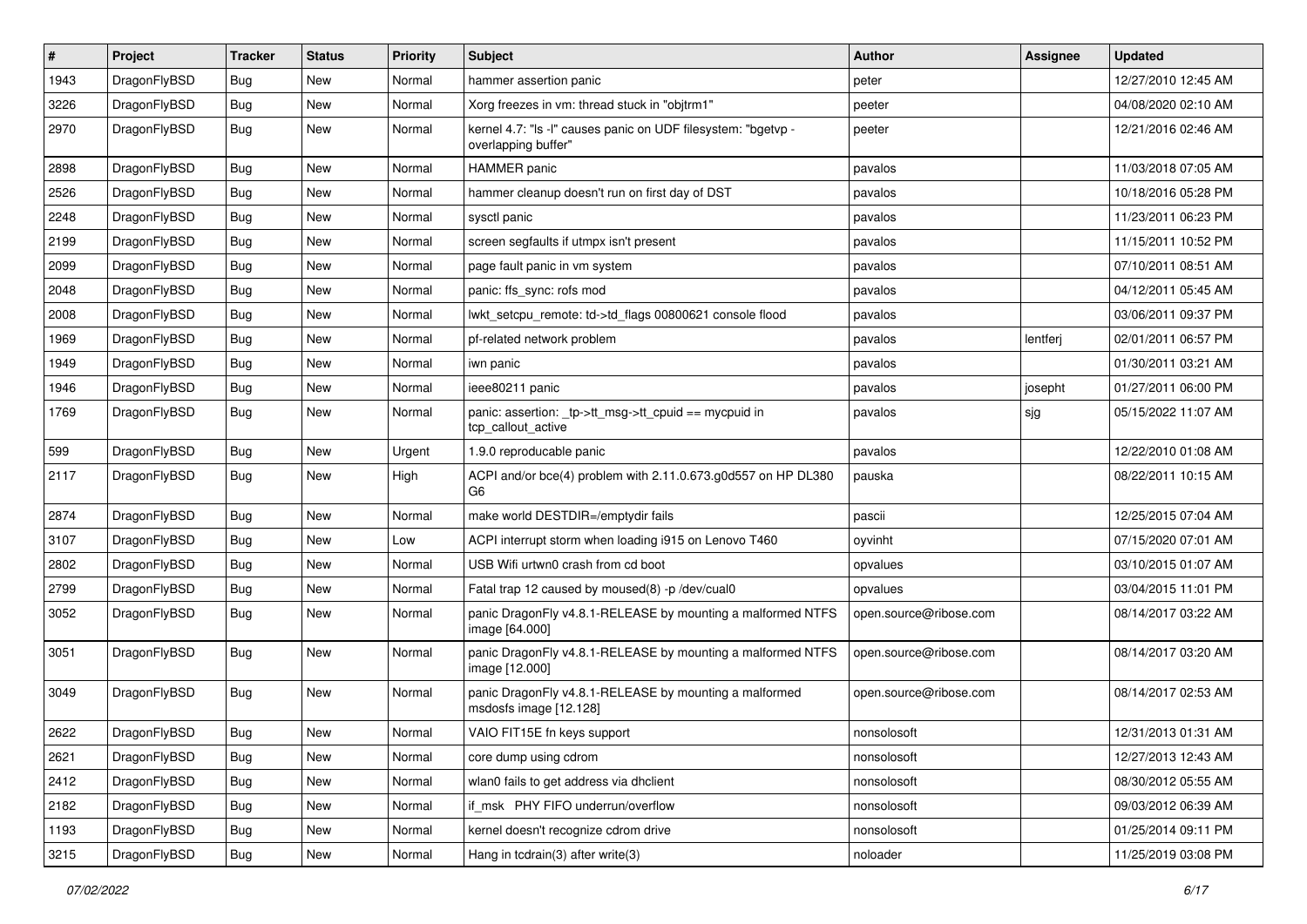| $\vert$ # | Project      | <b>Tracker</b> | <b>Status</b> | <b>Priority</b> | <b>Subject</b>                                                                                              | <b>Author</b> | Assignee  | <b>Updated</b>      |
|-----------|--------------|----------------|---------------|-----------------|-------------------------------------------------------------------------------------------------------------|---------------|-----------|---------------------|
| 2098      | DragonFlyBSD | Submit         | <b>New</b>    | Normal          | [PATCH] correct ath man page example<br>(/usr/src/share/man/man4/ath.4)                                     | nobody        |           | 11/15/2011 12:27 AM |
| 2104      | DragonFlyBSD | <b>Bug</b>     | New           | Normal          | network configuration seg. fault on install CD                                                              | navratil      |           | 07/26/2011 07:55 AM |
| 679       | DragonFlyBSD | Bug            | New           | Low             | Netgraph backward compatibility for old *LEN constants                                                      | nant          | nant      | 02/18/2014 05:45 AM |
| 3218      | DragonFlyBSD | <b>Bug</b>     | <b>New</b>    | Normal          | Kernel panics are not sent to comconsole when booted over EFI                                               | mqudsi        |           | 12/02/2019 08:52 PM |
| 3235      | DragonFlyBSD | Bug            | New           | Normal          | Kernel panic in devfs vnops.c                                                                               | mneumann      |           | 04/28/2020 07:00 AM |
| 3222      | DragonFlyBSD | <b>Bug</b>     | New           | Normal          | gcc - undefined reference to '__atomic_load' (missing libatomic?)                                           | mneumann      |           | 02/08/2020 02:45 AM |
| 2972      | DragonFlyBSD | Bug            | <b>New</b>    | Normal          | ipfw3 "deny to me" does not work correctly                                                                  | mneumann      |           | 12/27/2016 12:11 PM |
| 2881      | DragonFlyBSD | <b>Bug</b>     | New           | Normal          | Pulseaudio hangs/resets system when starting X11                                                            | mneumann      |           | 01/09/2016 03:08 AM |
| 2788      | DragonFlyBSD | Bug            | New           | Normal          | ioctl GSLICEINFO: Not working for vnode slice                                                               | mneumann      |           | 02/12/2015 07:49 AM |
| 1293      | DragonFlyBSD | Bug            | New           | Normal          | 2.2.1-REL Installer Request                                                                                 | mk            | tuxillo   | 05/11/2021 04:00 AM |
| 2598      | DragonFlyBSD | <b>Bug</b>     | <b>New</b>    | Normal          | i386 via USB Booting                                                                                        | mbzadegan     |           | 10/21/2013 02:28 AM |
| 2067      | DragonFlyBSD | <b>Bug</b>     | <b>New</b>    | Normal          | sound/pcm: "play interrupt timeout, channel dead"                                                           | matthiasr     |           | 05/11/2021 03:55 AM |
| 3035      | DragonFlyBSD | <b>Bug</b>     | <b>New</b>    | Normal          | panic: assertion "cpu $>= 0$ && cpu $<$ ncpus" failed in netisr_cpuport<br>at /usr/src/sys/net/netisr2.h:87 | masu          |           | 05/11/2017 01:24 AM |
| 2809      | DragonFlyBSD | <b>Bug</b>     | <b>New</b>    | Normal          | hammer mirror-stream                                                                                        | masu          |           | 04/10/2015 12:33 AM |
| 2092      | DragonFlyBSD | Bug            | <b>New</b>    | Normal          | Panic: Bad link elm 0x next->prev != elm                                                                    | masterblaster | dillon    | 12/04/2011 12:49 PM |
| 2370      | DragonFlyBSD | <b>Bug</b>     | <b>New</b>    | Normal          | panic: ffs_valloc: dup alloc                                                                                | marino        | vsrinivas | 02/01/2013 09:28 AM |
| 2167      | DragonFlyBSD | <b>Bug</b>     | <b>New</b>    | Normal          | shutdown/reboot fails after uptime msg                                                                      | marino        |           | 11/28/2011 03:01 AM |
| 2531      | DragonFlyBSD | Bug            | <b>New</b>    | Normal          | camcontrol fails to disable APM                                                                             | m.lombardi85  |           | 03/23/2013 12:28 PM |
| 2808      | DragonFlyBSD | Bug            | New           | Normal          | X freeze by switching between X and VT - results in black screen                                            | lukesky333    |           | 05/11/2021 03:55 AM |
| 2434      | DragonFlyBSD | <b>Bug</b>     | <b>New</b>    | Normal          | BTX Halted - Boot fails on USB/GUI                                                                          | lucmv         |           | 10/17/2012 08:12 PM |
| 2565      | DragonFlyBSD | Bug            | New           | Normal          | "ifconfig ix0 up" panic                                                                                     | Itpig402a     |           | 06/03/2013 05:46 AM |
| 2917      | DragonFlyBSD | <b>Bug</b>     | New           | Normal          | da8: reading primary partition table: error accessing offset<br>000000000000 for 512                        | liweitianux   |           | 05/11/2021 08:43 PM |
| 2892      | DragonFlyBSD | <b>Bug</b>     | <b>New</b>    | Normal          | swap_pager:indefinite wait bufferf error                                                                    | lhmwzy        |           | 02/21/2016 10:32 PM |
| 2421      | DragonFlyBSD | Bug            | <b>New</b>    | High            | Kernel panic: vm fault: page 0xc0f70000 not busy!                                                           | lentferj      |           | 10/03/2012 08:16 AM |
| 1939      | DragonFlyBSD | <b>Bug</b>     | New           | Normal          | Panic on nightly build and stress test box                                                                  | lentferj      |           | 12/18/2010 08:41 AM |
| 1916      | DragonFlyBSD | <b>Bug</b>     | New           | Normal          | Constant crashes on x86_64 with UFS                                                                         | lentferi      |           | 11/21/2010 07:40 PM |
| 2529      | DragonFlyBSD | Bug            | New           | Low             | Sundance network adapter is not detected and attached                                                       | kworr         |           | 03/25/2013 02:29 AM |
| 2645      | DragonFlyBSD | Bug            | New           | Normal          | panic with dsched fq and ioprio                                                                             | jyoung15      |           | 02/20/2014 07:29 AM |
| 3228      | DragonFlyBSD | Bug            | New           | Low             | pfi kif unref: state refcount $\leq$ 0 in dmesg                                                             | justin        |           | 03/05/2021 06:39 AM |
| 2444      | DragonFlyBSD | Bug            | <b>New</b>    | Normal          | Crash during Hammer overnight cleanup                                                                       | justin        |           | 11/04/2012 07:58 AM |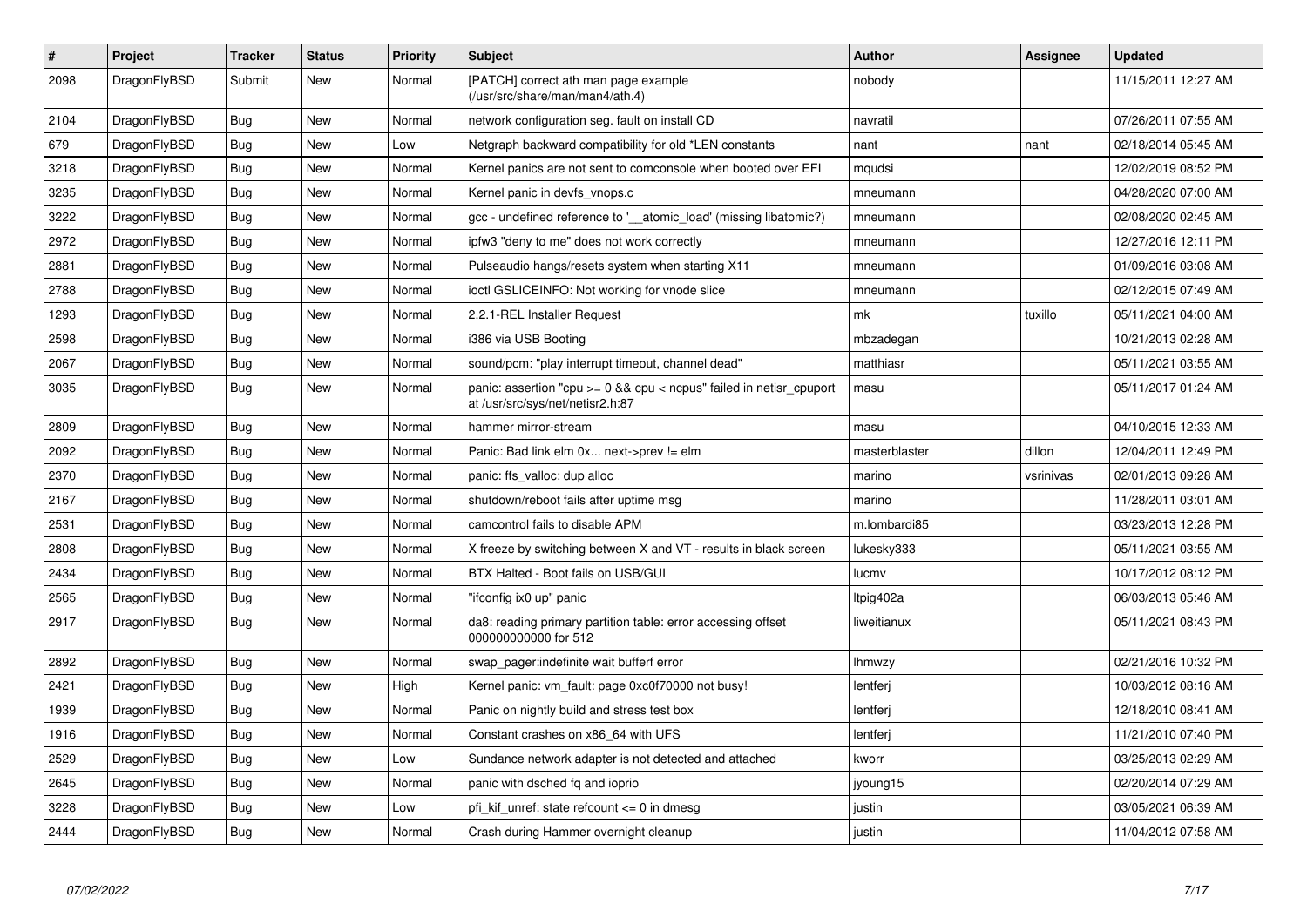| #    | Project      | <b>Tracker</b> | <b>Status</b> | <b>Priority</b> | Subject                                                                                                    | <b>Author</b>   | <b>Assignee</b> | <b>Updated</b>      |
|------|--------------|----------------|---------------|-----------------|------------------------------------------------------------------------------------------------------------|-----------------|-----------------|---------------------|
| 2245 | DragonFlyBSD | Bug            | New           | Normal          | panic: assertion "ref < &td->td_toks_end" failed in lwkt_gettoken at<br>/usr/src/sys/kern/lwkt_token.c:588 | juanfra684      |                 | 11/22/2011 07:41 PM |
| 2153 | DragonFlyBSD | Bug            | <b>New</b>    | Normal          | Too many unuseful warnings at boot                                                                         | juanfra684      |                 | 10/18/2011 10:16 PM |
| 2568 | DragonFlyBSD | Bug            | New           | Normal          | AHCI panic                                                                                                 | josepht         |                 | 06/07/2013 05:52 PM |
| 2712 | DragonFlyBSD | Bug            | New           | Normal          | connect(2) returns EINVAL when retrying after ECONNREFUSED                                                 | jorisgio        |                 | 08/14/2014 05:31 PM |
| 2890 | DragonFlyBSD | Bug            | New           | Normal          | not able to boot usb installer on Toshiba Chromebook 2                                                     | johnnywhishbone |                 | 02/22/2016 03:42 AM |
| 2369 | DragonFlyBSD | Bug            | <b>New</b>    | Normal          | panic: Bad link elm 0xffffffe07edf6068 next->prev != elm                                                   | jaydg           |                 | 08/15/2012 03:04 AM |
| 2308 | DragonFlyBSD | Bug            | <b>New</b>    | Normal          | System freeze when unloading snd_hda                                                                       | jaydg           |                 | 02/19/2012 07:15 AM |
| 3134 | DragonFlyBSD | Bug            | New           | Normal          | RFC 3021 (/31 networks) appear to be unsupported                                                           | jailbird        |                 | 05/16/2018 11:03 PM |
| 2825 | DragonFlyBSD | Bug            | <b>New</b>    | High            | 3x dhclient = hanging system (objcache exhausted)                                                          | jaccovonb       | sepherosa       | 05/11/2021 03:55 AM |
| 2746 | DragonFlyBSD | Bug            | New           | Normal          | some fraction of xterms started from the xmonad window manager<br>get killed with SIGALRM                  | isenmann        | profmakx        | 12/28/2014 02:51 AM |
| 2604 | DragonFlyBSD | Bug            | <b>New</b>    | Normal          | dell laptop does not boot with LATEST                                                                      | isenmann        |                 | 11/20/2013 02:07 AM |
| 3029 | DragonFlyBSD | Bug            | New           | Normal          | Running DflyBSD 4.8 on FreeBSD bhyve as a guest                                                            | iron            |                 | 05/13/2022 04:33 AM |
| 3189 | DragonFlyBSD | Bug            | New           | Normal          | Allow DragonFly Mail Agent to accept an alternate config via<br>command line switch                        | iang            |                 | 08/16/2021 12:42 AM |
| 3206 | DragonFlyBSD | Submit         | New           | Normal          | update psm/kbd to FreeBSD 12.0 code                                                                        | htse            |                 | 10/05/2019 03:49 PM |
| 3201 | DragonFlyBSD | Submit         | New           | Normal          | Fixes make search display                                                                                  | htse            |                 | 08/20/2021 04:02 PM |
| 2680 | DragonFlyBSD | <b>Bug</b>     | New           | Low             | boot0cfg update makes box unbootable                                                                       | herrgard        |                 | 06/10/2014 06:02 AM |
| 2125 | DragonFlyBSD | <b>Bug</b>     | <b>New</b>    | Normal          | Weird garbage in dmesg                                                                                     | herrgard        |                 | 08/30/2011 08:04 PM |
| 2045 | DragonFlyBSD | <b>Bug</b>     | New           | Normal          | ral(4): Fatal trap 12: page fault while in kernel mode (two panics)                                        | herrgard        |                 | 11/03/2011 05:34 PM |
| 1982 | DragonFlyBSD | <b>Bug</b>     | New           | Low             | There is no linuxulator on x86-64                                                                          | herrgard        |                 | 05/31/2022 02:25 PM |
| 1532 | DragonFlyBSD | Bug            | New           | Low             | jemalloc doesn't work on DragonFly                                                                         | hasso           | sjg             | 08/02/2011 01:14 AM |
| 1525 | DragonFlyBSD | <b>Bug</b>     | New           | Normal          | boehm-gc problems                                                                                          | hasso           |                 | 10/13/2012 07:13 PM |
| 1430 | DragonFlyBSD | <b>Bug</b>     | New           | Normal          | Buggy w(1)?                                                                                                | hasso           | alexh           | 11/24/2010 08:09 AM |
| 1313 | DragonFlyBSD | Bug            | New           | Low             | Signal code in kernel needs major overhaul (signal queues,<br>si code, si addr)                            | hasso           |                 | 05/11/2021 04:00 AM |
| 2095 | DragonFlyBSD | Bug            | New           | Low             | Running installer post-install: Unsupported DFUI transport "                                               | greenrd         |                 | 06/26/2011 09:20 AM |
| 2094 | DragonFlyBSD | <b>Bug</b>     | New           | Normal          | Segfault when gdb printing backtrace from core dump                                                        | greenrd         |                 | 06/25/2011 04:14 PM |
| 3165 | DragonFlyBSD | <b>Bug</b>     | New           | Normal          | Looping at boot time                                                                                       | gop             |                 | 12/28/2018 01:04 PM |
| 2577 | DragonFlyBSD | <b>Bug</b>     | <b>New</b>    | Normal          | virtio-blk iops performance is cpu limited on high end devices                                             | gjs278          | vsrinivas       | 08/01/2013 02:28 PM |
| 2803 | DragonFlyBSD | <b>Bug</b>     | New           | Normal          | HAMMER: Warning: UNDO area too small!                                                                      | ftigeot         |                 | 03/11/2015 03:42 PM |
| 2674 | DragonFlyBSD | <b>Bug</b>     | New           | Normal          | <b>GPT Support</b>                                                                                         | ftigeot         |                 | 12/28/2015 02:54 PM |
| 2619 | DragonFlyBSD | <b>Bug</b>     | New           | Normal          | DragonFly 3.6 can't be installed on a 6TB volume                                                           | ftigeot         |                 | 02/23/2014 11:55 PM |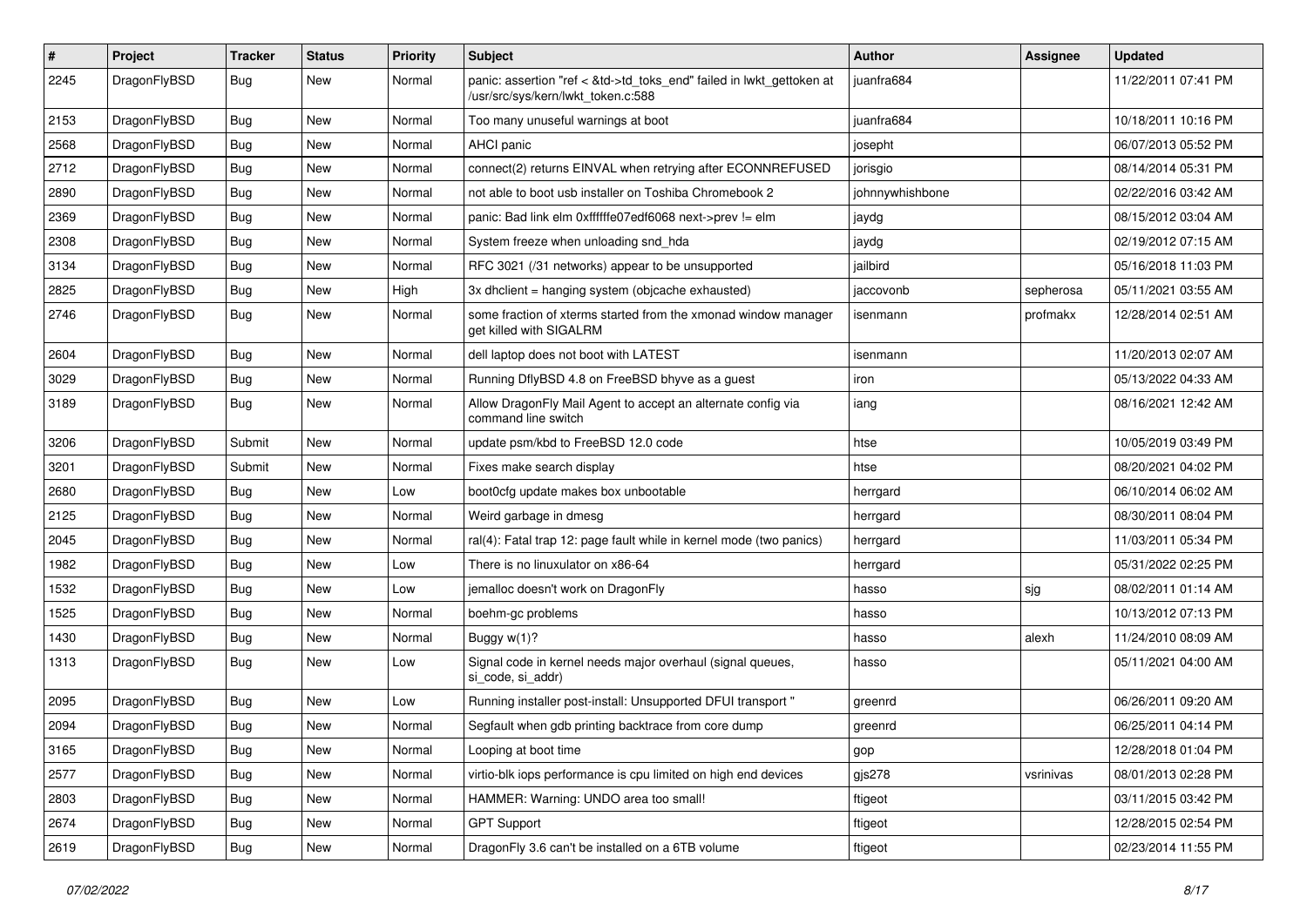| $\pmb{\#}$ | Project      | <b>Tracker</b> | <b>Status</b> | <b>Priority</b> | Subject                                                                                                    | <b>Author</b> | Assignee | <b>Updated</b>      |
|------------|--------------|----------------|---------------|-----------------|------------------------------------------------------------------------------------------------------------|---------------|----------|---------------------|
| 2535       | DragonFlyBSD | <b>Bug</b>     | New           | Normal          | Imap processes apparentlt blocked on disk I/O                                                              | ftigeot       |          | 04/02/2013 09:31 AM |
| 2416       | DragonFlyBSD | <b>Bug</b>     | <b>New</b>    | Normal          | .' entry can be removed on mounted nfs filesystem                                                          | ftigeot       | tuxillo  | 06/03/2014 04:40 AM |
| 2403       | DragonFlyBSD | Bug            | New           | Low             | newfs -E doesn't handle /dev/serno device names properly                                                   | ftigeot       |          | 08/17/2012 05:07 AM |
| 2122       | DragonFlyBSD | Submit         | <b>New</b>    | Normal          | [Review] Fixes to the VFS layer                                                                            | ftigeot       |          | 05/31/2022 03:25 PM |
| 2051       | DragonFlyBSD | <b>Bug</b>     | <b>New</b>    | Normal          | No ipv6 lan route entry created on 2.10                                                                    | ftigeot       |          | 04/21/2011 10:37 AM |
| 1923       | DragonFlyBSD | <b>Bug</b>     | New           | Normal          | Abysmal NFS performance with IPv6                                                                          | ftigeot       |          | 12/05/2010 09:34 PM |
| 1826       | DragonFlyBSD | <b>Bug</b>     | New           | Normal          | panic during boot: assertion so->so_port  in tcp_input                                                     | ftigeot       |          | 05/15/2022 11:05 AM |
| 1818       | DragonFlyBSD | Bug            | <b>New</b>    | Normal          | panic: Bad tailg NEXT (kqueue issue ?)                                                                     | ftigeot       |          | 05/15/2022 11:40 AM |
| 1899       | DragonFlyBSD | Bug            | New           | Normal          | Keyboard doesn't work                                                                                      | fransm        |          | 05/15/2022 03:32 PM |
| 2657       | DragonFlyBSD | <b>Bug</b>     | <b>New</b>    | High            | Needs acl to migrate our servers                                                                           | ferney        |          | 03/31/2014 11:37 AM |
| 2569       | DragonFlyBSD | Bug            | New           | Normal          | ctime NFS                                                                                                  | ferney        |          | 08/11/2013 04:35 AM |
| 2075       | DragonFlyBSD | <b>Bug</b>     | New           | Normal          | pflogd on x86 64                                                                                           | fanch         |          | 05/16/2011 04:04 PM |
| 3276       | DragonFlyBSD | Submit         | New           | Normal          | Add option controlling whether gpt expand expands the last partition<br>(needs testing)                    | falsifian     |          | 07/10/2021 03:35 AM |
| 2544       | DragonFlyBSD | Bug            | New           | Normal          | live DVD system boot (menu option 1) caused db> prompt on<br>PE1950                                        | estrabd       |          | 05/11/2021 03:54 AM |
| 2254       | DragonFlyBSD | Bug            | New           | Normal          | panic: assertion "ref < &td->td_toks_end" failed in lwkt_gettoken at<br>/usr/src/sys/kern/lwkt_token.c:588 | eocallaghan   |          | 12/05/2011 10:21 PM |
| 2164       | DragonFlyBSD | <b>Bug</b>     | <b>New</b>    | Normal          | panic on reboot from usb.                                                                                  | eocallaghan   |          | 10/27/2011 09:29 AM |
| 2161       | DragonFlyBSD | Bug            | <b>New</b>    | Normal          | Outdated xorg.conf file gets installed into etc and screws up mouse                                        | eocallaghan   |          | 10/27/2011 01:51 PM |
| 2158       | DragonFlyBSD | <b>Bug</b>     | New           | Normal          | iwn panics with assertion on boot.                                                                         | eocallaghan   |          | 10/24/2011 04:13 PM |
| 1947       | DragonFlyBSD | Bug            | New           | Low             | GA-880GM-UD2H (rev. 1.3) AHCI fails to detect disks at the end of<br>the RAID controller                   | eocallaghan   |          | 11/27/2021 08:46 AM |
| 1877       | DragonFlyBSD | <b>Bug</b>     | <b>New</b>    | Normal          | Freeze during 1st hammer cleanup after new install                                                         | elekktretterr |          | 05/15/2022 11:43 AM |
| 1634       | DragonFlyBSD | <b>Bug</b>     | <b>New</b>    | Normal          | panic: spin lock: 0xe4ad1320, indefinitive wait!                                                           | elekktretterr |          | 01/19/2015 03:21 AM |
| 1463       | DragonFlyBSD | <b>Bug</b>     | New           | Normal          | Mountroot before drives are initialized                                                                    | elekktretterr |          | 12/07/2010 01:30 PM |
| 1194       | DragonFlyBSD | <b>Bug</b>     | New           | Normal          | SCSI errors while trying to copy photos from my camera                                                     | elekktretterr |          | 01/14/2015 04:39 PM |
| 3117       | DragonFlyBSD | Bug            | <b>New</b>    | Normal          | Problem with colours if "intel" video-driver used                                                          | dpostolov     |          | 01/07/2018 11:35 PM |
| 3116       | DragonFlyBSD | <b>Bug</b>     | New           | Normal          | da0 detects on very big volume if to _remove_ usb install stick and<br>reboot on Intel NUC5PPYH            | dpostolov     |          | 01/07/2018 09:40 PM |
| 1774       | DragonFlyBSD | <b>Bug</b>     | <b>New</b>    | Normal          | New IP header cleanup branch available for testing                                                         | dillon        |          | 05/15/2022 10:59 AM |
| 2708       | DragonFlyBSD | <b>Bug</b>     | New           | Normal          | unable to send TCP nor UDP on age(4) interface                                                             | dermiste      |          | 05/11/2021 03:54 AM |
| 3154       | DragonFlyBSD | Submit         | New           | Normal          | Update serial handling in bootloader                                                                       | ddegroot      | dillon   | 11/06/2018 11:21 PM |
| 3147       | DragonFlyBSD | Submit         | New           | Normal          | Enable headless installation                                                                               | ddegroot      |          | 10/09/2018 01:25 PM |
| 2790       | DragonFlyBSD | Submit         | New           | Low             | filedesc softrefs increment code factoring                                                                 | dclink        |          | 02/21/2015 04:00 AM |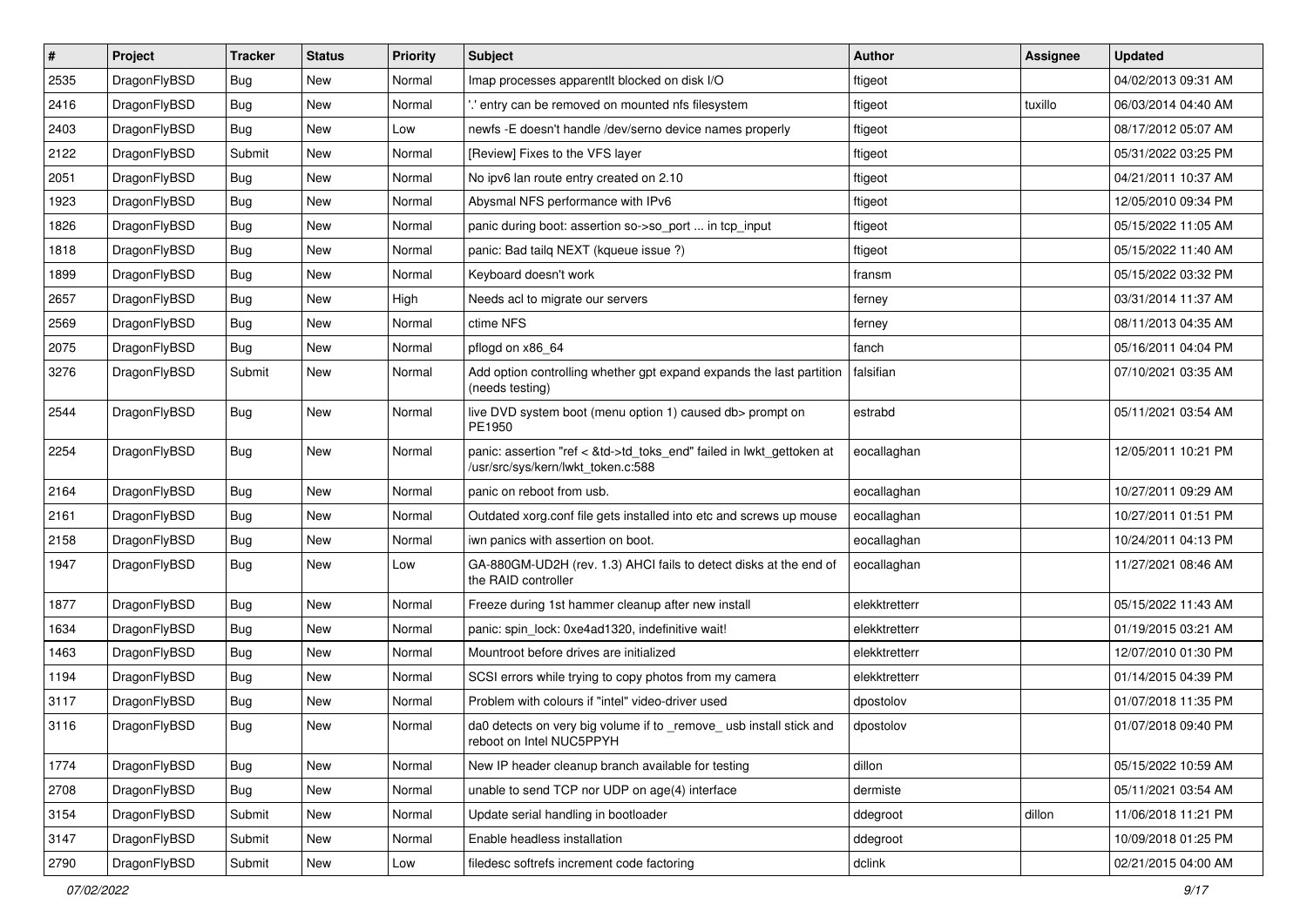| $\vert$ # | Project      | <b>Tracker</b> | <b>Status</b> | <b>Priority</b> | <b>Subject</b>                                                                                                | Author     | Assignee | <b>Updated</b>      |
|-----------|--------------|----------------|---------------|-----------------|---------------------------------------------------------------------------------------------------------------|------------|----------|---------------------|
| 3076      | DragonFlyBSD | <b>Bug</b>     | New           | Normal          | sys/dev/netif/ig hal/e1000 ich8lan.c:1594: sanity checking mixup?                                             | dcb        |          | 10/11/2017 01:58 AM |
| 3025      | DragonFlyBSD | Bug            | <b>New</b>    | Normal          | sys/dev/powermng/powernow/powernow.c:284: bad comparison?                                                     | dcb        |          | 09/23/2017 07:45 AM |
| 3024      | DragonFlyBSD | <b>Bug</b>     | New           | Low             | sys/dev/netif/wi/if wi.c:1090]: (style) Redundant condition                                                   | dcb        |          | 04/11/2017 11:56 AM |
| 3022      | DragonFlyBSD | Bug            | New           | Normal          | sys/dev/netif/ath/ath/if ath.c:2142: strange bitmask?                                                         | dcb        |          | 04/11/2017 11:49 AM |
| 3018      | DragonFlyBSD | <b>Bug</b>     | <b>New</b>    | Normal          | sys/bus/u4b/wlan/if run.c:5464]: (style) Redundant condition                                                  | dcb        |          | 04/11/2017 11:26 AM |
| 2994      | DragonFlyBSD | Bug            | New           | Normal          | Intermittent boot hangs after git: hammer - HAMMER Version 7                                                  | davshao    |          | 03/30/2017 02:06 PM |
| 2835      | DragonFlyBSD | Bug            | New           | Normal          | /usr/include/c++/5.0/bits/c++locale.h likes<br>POSIX C_SOURCE>=200809                                         | davshao    |          | 11/18/2015 03:40 AM |
| 2688      | DragonFlyBSD | Bug            | New           | Normal          | 67613368bdda7 Fix wrong checks for U4B presence Asrock Z77M<br>difficulty detecting USB keyboard              | davshao    |          | 06/28/2014 07:08 PM |
| 2652      | DragonFlyBSD | Bug            | New           | Normal          | 189a0ff3761b47  ix: Implement MSI-X support locks up Lenovo<br>S10 Intel Atom n270                            | davshao    |          | 05/14/2014 01:55 AM |
| 3243      | DragonFlyBSD | Bug            | <b>New</b>    | Normal          | SMART status not reported properly for SSD disks                                                              | daftaupe   |          | 09/09/2020 11:03 PM |
| 3227      | DragonFlyBSD | Submit         | New           | Normal          | Add HAMMER2 instructions in the installation medium README                                                    | daftaupe   |          | 03/26/2020 03:34 PM |
| 2687      | DragonFlyBSD | Bug            | New           | Normal          | natacontrol software RAID in installer                                                                        | csmelosky  |          | 06/22/2014 12:03 PM |
| 1556      | DragonFlyBSD | Bug            | New           | Normal          | many processes stuck in "hmrrcm", system unusable                                                             | corecode   | tuxillo  | 05/11/2021 03:52 AM |
| 1538      | DragonFlyBSD | Bug            | New           | Low             | mountroot should probe file systems                                                                           | corecode   | alexh    | 11/24/2010 06:35 PM |
| 1474      | DragonFlyBSD | <b>Bug</b>     | New           | Normal          | ithread 1 unexpectedly rescheduled                                                                            | corecode   | tuxillo  | 05/11/2021 03:52 AM |
| 1442      | DragonFlyBSD | <b>Bug</b>     | New           | Normal          | blocking SIGSEGV and triggering a segment violation produces an<br>all CPU consuming process                  | corecode   | tuxillo  | 05/11/2021 03:52 AM |
| 1440      | DragonFlyBSD | <b>Bug</b>     | <b>New</b>    | Normal          | ptrace/gdb doesn't work after process blocks SIGTRAP                                                          | corecode   | tuxillo  | 05/11/2021 03:52 AM |
| 1198      | DragonFlyBSD | Bug            | New           | High            | DDB loops panic in db read bytes                                                                              | corecode   | tuxillo  | 05/11/2021 03:51 AM |
| 731       | DragonFlyBSD | Bug            | <b>New</b>    | Normal          | system freeze on "slice too large"                                                                            | corecode   | tuxillo  | 06/25/2022 04:01 AM |
| 341       | DragonFlyBSD | Bug            | New           | Normal          | Vinum erroneously repors devices as busy                                                                      | corecode   | swildner | 01/21/2012 04:50 AM |
| 2736      | DragonFlyBSD | Bug            | New           | High            | kernel panics on acpi timer probe function                                                                    | cnb        |          | 05/11/2021 03:55 AM |
| 2735      | DragonFlyBSD | <b>Bug</b>     | New           | Urgent          | iwn panics SYSSASSERT                                                                                         | cnb        |          | 05/11/2021 03:55 AM |
| 3280      | DragonFlyBSD | Bug            | New           | Normal          | KMS console and i915(4) not working in 6.0                                                                    | cmusser    |          | 07/10/2021 03:35 AM |
| 3139      | DragonFlyBSD | Bug            | New           | Normal          | USB Mouse Does Not Work in DragonflyBSD guest on VirtualBox                                                   | chiguy1256 |          | 06/24/2018 10:14 PM |
| 2859      | DragonFlyBSD | <b>Bug</b>     | New           | Low             | Installer configuration menu always highlights "Select timezone", no<br>matter which step was last completed. | cgag       |          | 12/02/2015 01:54 PM |
| 2858      | DragonFlyBSD | Bug            | New           | Low             | Installer "Local or UTC" question should have "No" selected by<br>default.                                    | cgag       |          | 12/02/2015 01:18 PM |
| 3143      | DragonFlyBSD | Bug            | New           | Normal          | assertion "0" failed in hammer2_inode_xop_chain_sync                                                          | cbin       |          | 07/18/2018 12:50 PM |
| 2319      | DragonFlyBSD | Bug            | New           | Normal          | crypt/passwd forward compat                                                                                   | c.turner1  |          | 02/28/2012 12:39 PM |
| 2265      | DragonFlyBSD | <b>Bug</b>     | New           | Normal          | mbsrtowcs does not properly handle invalid mbstate_t in ps                                                    | c.turner1  | swildner | 01/10/2012 07:56 PM |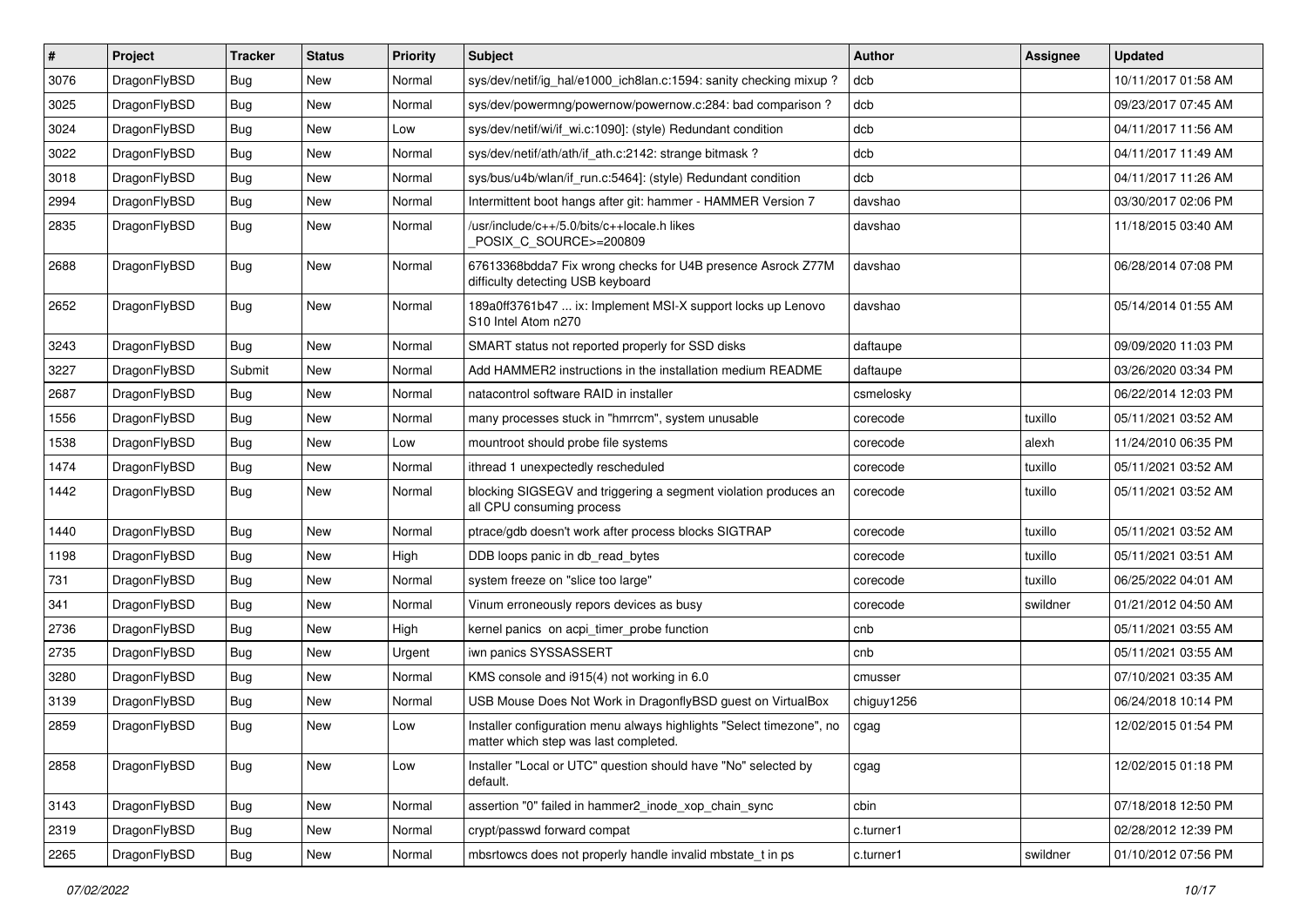| $\sharp$ | Project      | <b>Tracker</b> | <b>Status</b> | <b>Priority</b> | Subject                                                                                                                      | <b>Author</b>      | <b>Assignee</b> | <b>Updated</b>      |
|----------|--------------|----------------|---------------|-----------------|------------------------------------------------------------------------------------------------------------------------------|--------------------|-----------------|---------------------|
| 2115     | DragonFlyBSD | Bug            | <b>New</b>    | Normal          | [msk] system freeze after receive some paquet                                                                                | bsdsx              |                 | 08/22/2011 10:22 AM |
| 1594     | DragonFlyBSD | Bug            | New           | Normal          | Kernel panic during boot from Live CD on Dell E6400                                                                          | bodie              |                 | 05/11/2021 03:54 AM |
| 3110     | DragonFlyBSD | <b>Bug</b>     | New           | Normal          | crash with ipfw3 under load                                                                                                  | bnegre82           |                 | 12/09/2017 06:22 AM |
| 3101     | DragonFlyBSD | <b>Bug</b>     | New           | Low             | PFI CGI install not working in dragonflybsd 5.0.1 USB install                                                                | bnegre82           |                 | 05/11/2021 04:14 AM |
| 1882     | DragonFlyBSD | Bug            | <b>New</b>    | Low             | Idea for handling new USB vendor/device codes                                                                                | bmk                |                 | 10/20/2010 12:15 PM |
| 3284     | DragonFlyBSD | <b>Bug</b>     | <b>New</b>    | Normal          | Wrong towlower() result for U+038A                                                                                           | bhaible            |                 | 07/10/2021 03:34 AM |
| 3283     | DragonFlyBSD | <b>Bug</b>     | New           | Normal          | mknodat() cannot create FIFOs                                                                                                | bhaible            |                 | 07/10/2021 03:34 AM |
| 3282     | DragonFlyBSD | <b>Bug</b>     | New           | Normal          | unexpected errno value from fopen()                                                                                          | bhaible            |                 | 07/10/2021 03:34 AM |
| 3281     | DragonFlyBSD | <b>Bug</b>     | New           | Normal          | Crash after leaving unattended for a while                                                                                   | bhaible            |                 | 07/10/2021 03:32 AM |
| 3132     | DragonFlyBSD | <b>Bug</b>     | <b>New</b>    | Low             | unifdef mined                                                                                                                | bcallah            |                 | 04/26/2018 08:34 PM |
| 2107     | DragonFlyBSD | <b>Bug</b>     | New           | Normal          | 2.10.1 sata dvd drive issue                                                                                                  | ausppc             |                 | 07/31/2011 08:41 PM |
| 3311     | DragonFlyBSD | <b>Bug</b>     | <b>New</b>    | Low             | TrueCrypt support may cause kernel crash                                                                                     | arcade@b1t.name    |                 | 04/29/2022 06:19 AM |
| 3278     | DragonFlyBSD | <b>Bug</b>     | <b>New</b>    | Normal          | Second screen image is distorted                                                                                             | arcade@b1t.name    |                 | 07/10/2021 03:36 AM |
| 3209     | DragonFlyBSD | <b>Bug</b>     | New           | Normal          | svc has some minor bugs                                                                                                      | arcade@b1t.name    |                 | 10/24/2019 09:08 AM |
| 2882     | DragonFlyBSD | <b>Bug</b>     | New           | Low             | bridge sends packets from individual interfaces                                                                              | arcade@b1t.name    |                 | 01/09/2016 12:43 PM |
| 2878     | DragonFlyBSD | <b>Bug</b>     | New           | Low             | [fix] CCVER problem when using clang and cpu extensions<br>(intrinsics)                                                      | arcade@b1t.name    |                 | 06/24/2016 04:25 AM |
| 2877     | DragonFlyBSD | <b>Bug</b>     | New           | Low             | sed fails when working with UTF-8 locale and non-UTF symbols                                                                 | arcade@b1t.name    |                 | 12/30/2015 11:20 AM |
| 2520     | DragonFlyBSD | <b>Bug</b>     | New           | Normal          | panic: assertion "IS_SERIALIZED((ifp->if_serializer))" failed in<br>if_default_serialize_assert at /usr/src/sys/net/if.c:437 | ano                |                 | 03/09/2013 12:14 AM |
| 2329     | DragonFlyBSD | <b>Bug</b>     | <b>New</b>    | Normal          | ibm x3550 & acpi                                                                                                             | ano                |                 | 06/03/2014 11:37 AM |
| 1714     | DragonFlyBSD | <b>Bug</b>     | New           | Low             | hwpmc                                                                                                                        | alexh              | swildner        | 08/18/2012 02:03 PM |
| 2210     | DragonFlyBSD | <b>Bug</b>     | New           | Normal          | Bugtracker cannot assign default project for new users                                                                       | ahuete.devel       |                 | 11/17/2011 11:30 AM |
| 3301     | DragonFlyBSD | <b>Bug</b>     | New           | Normal          | Gkrellm from the packages is not showing logged in users in main<br>window, logged in users always $== 0$                    | adrian             |                 | 01/08/2022 04:24 AM |
| 3300     | DragonFlyBSD | <b>Bug</b>     | New           | Normal          | Running Xvnc from TigerVNC package through the INETD daemon<br>in TCP WAIT mode fails hard                                   | adrian             |                 | 01/08/2022 04:25 AM |
| 2250     | DragonFlyBSD | <b>Bug</b>     | New           | Normal          | Kernel panic                                                                                                                 | adamk              |                 | 11/23/2018 01:10 AM |
| 1941     | DragonFlyBSD | <b>Bug</b>     | New           | Normal          | wlan config crash                                                                                                            | abandon.every.hope |                 | 12/24/2010 07:54 PM |
| 2852     | DragonFlyBSD | <b>Bug</b>     | New           | Normal          | Hammer File System - hangs on undo during system boot / mount -<br>will not recover on DragonFlyBSD newer than 3.6.0         | abale              |                 | 05/11/2021 04:07 AM |
| 3120     | DragonFlyBSD | <b>Bug</b>     | New           | Normal          | Intel AC 8260 firmware does not load                                                                                         | Vintodrimmer       |                 | 08/28/2018 03:30 AM |
| 3240     | DragonFlyBSD | Bug            | New           | High            | compile error because of openssl with /usr/dports/security/rhash for<br>mysql 8 install                                      | UlasSAYGIN         |                 | 06/04/2020 08:05 AM |
| 3219     | DragonFlyBSD | Bug            | New           | Normal          | x11/xorg port can not be build                                                                                               | <b>UlasSAYGIN</b>  |                 | 03/31/2020 08:57 AM |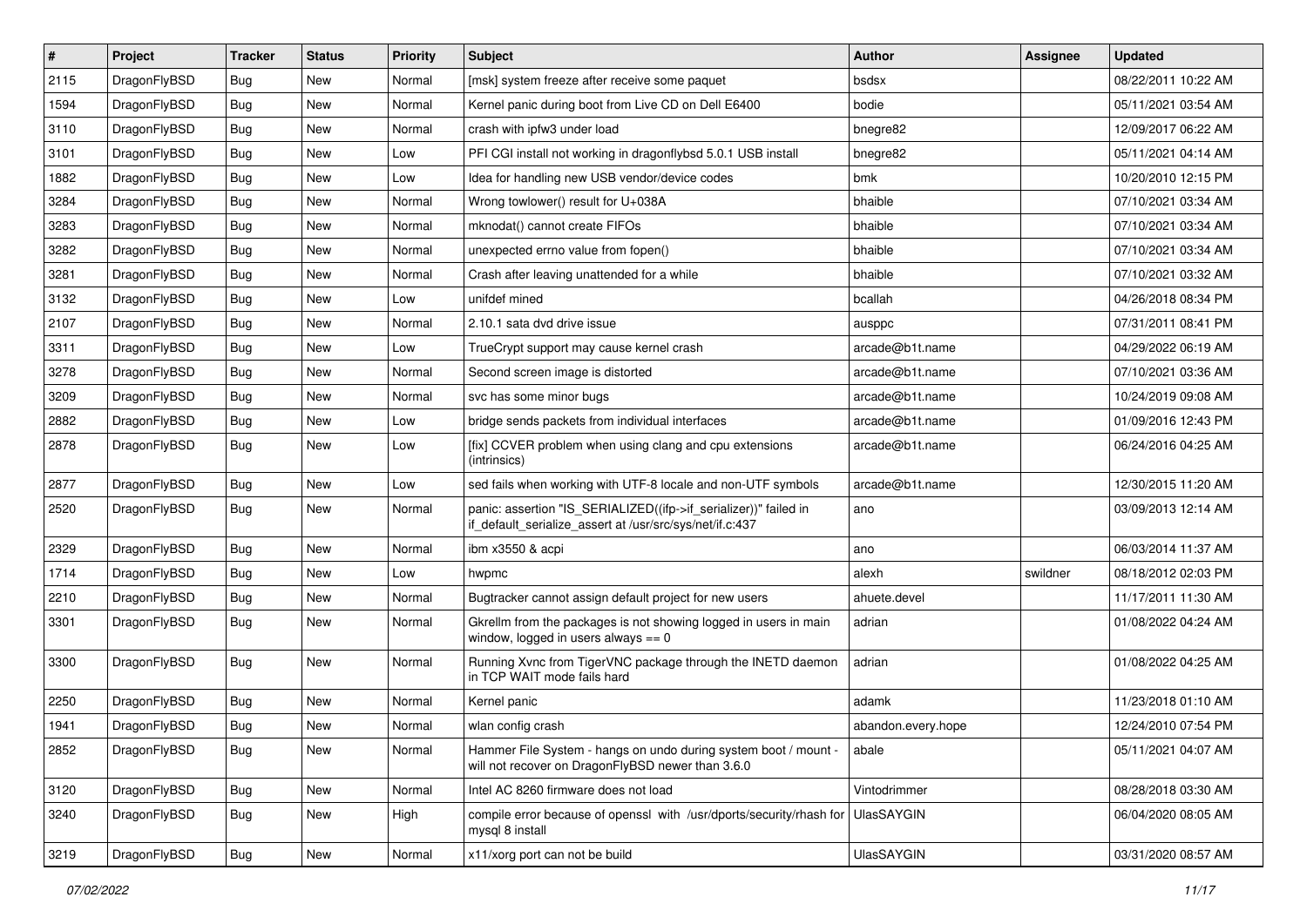| $\#$ | Project      | <b>Tracker</b> | <b>Status</b> | <b>Priority</b> | Subject                                                                                                                                                     | <b>Author</b>    | <b>Assignee</b> | <b>Updated</b>      |
|------|--------------|----------------|---------------|-----------------|-------------------------------------------------------------------------------------------------------------------------------------------------------------|------------------|-----------------|---------------------|
| 2595 | DragonFlyBSD | <b>Bug</b>     | New           | Normal          | DragonFly 3.4.3 crashes on SUN Blade X6250 with Qlogic ISP 2432<br>FC card                                                                                  | Turvamies        |                 | 10/07/2013 11:53 AM |
| 2493 | DragonFlyBSD | <b>Bug</b>     | <b>New</b>    | Normal          | vidcontrol: invalid video mode name                                                                                                                         | Svarov           |                 | 01/24/2013 09:55 AM |
| 1246 | DragonFlyBSD | <b>Bug</b>     | <b>New</b>    | Normal          | bad resolution (monitor desync) with livedvd                                                                                                                | Przem0l          |                 | 02/18/2014 06:29 AM |
| 3006 | DragonFlyBSD | <b>Bug</b>     | New           | Normal          | boot0cfg: panic in kern_udev.c in function _udev_dict_set_cstr when<br>installing in VirtualBox                                                             | MichiGreat       |                 | 04/01/2017 02:22 PM |
| 2453 | DragonFlyBSD | <b>Bug</b>     | <b>New</b>    | Normal          | panic: assertion "gd->gd_spinlocks == 0" failed                                                                                                             | Johannes.Hofmann |                 | 11/12/2012 12:54 PM |
| 1850 | DragonFlyBSD | <b>Bug</b>     | New           | Normal          | volume-add on hammer root fs panic                                                                                                                          | Johannes.Hofmann |                 | 04/18/2019 04:27 AM |
| 2620 | DragonFlyBSD | <b>Bug</b>     | New           | Normal          | moused problem                                                                                                                                              | FilippoMo        |                 | 12/20/2013 10:32 AM |
| 2618 | DragonFlyBSD | <b>Bug</b>     | <b>New</b>    | Normal          | mouse problem on RELEASE-3_6_0                                                                                                                              | FilippoMo        |                 | 12/20/2013 03:26 AM |
| 989  | DragonFlyBSD | <b>Bug</b>     | New           | Normal          | installer/fdisk trouble with wrapped values                                                                                                                 | Discodestroyer   |                 | 02/18/2014 06:27 AM |
| 2806 | DragonFlyBSD | <b>Bug</b>     | New           | Normal          | failed to configure a link-local address on ath0 (errno = 22)                                                                                               | Chingyuan        |                 | 05/25/2021 01:00 AM |
| 2870 | DragonFlyBSD | <b>Bug</b>     | New           | High            | Broken text and icons when glamor acceleration is used                                                                                                      | 375gnu           | ftigeot         | 01/31/2016 12:13 AM |
| 3194 | DragonFlyBSD | Bug            | <b>New</b>    | High            | Hammer kernel crash on mirror-stream of PFS after upgrade<br>(assertion "cursor->flags &<br>HAMMER_CURSOR_ITERATE_CHECK" failed in<br>hammer_btree_iterate) | Anonymous        |                 | 06/29/2019 01:32 PM |
| 3041 | DragonFlyBSD | Submit         | New           | Normal          | firmware: Remove embedding of multiple images in one module.                                                                                                | Anonymous        |                 | 12/25/2020 02:15 AM |
| 2297 | DragonFlyBSD | Bug            | New           | Normal          | strange NFS (client) error messages / problems                                                                                                              | Anonymous        |                 | 02/19/2012 02:59 PM |
| 2292 | DragonFlyBSD | <b>Bug</b>     | New           | Normal          | re interface with jumbo frames (mtu larger than 1500) hangs after<br>some traffic                                                                           | Anonymous        |                 | 01/31/2012 12:11 AM |
| 2052 | DragonFlyBSD | <b>Bug</b>     | New           | Normal          | Kernel panic: CPU APIC ID out of range                                                                                                                      | Anonymous        |                 | 05/02/2011 11:06 AM |
| 1695 | DragonFlyBSD | <b>Bug</b>     | New           | Normal          | NFS-related system breakdown                                                                                                                                | Anonymous        |                 | 04/10/2014 12:35 AM |
| 3318 | DragonFlyBSD | <b>Bug</b>     | In Progress   | Normal          | Segmenation fault when a process resumed with checkpt exits                                                                                                 | zabolekar        | tuxillo         | 06/18/2022 08:24 AM |
| 604  | DragonFlyBSD | <b>Bug</b>     | In Progress   | Normal          | 1.8.1-RELEASE - clock runs fast on mainboard ASUS P5A-B                                                                                                     | veti             |                 | 05/11/2021 03:55 AM |
| 2797 | DragonFlyBSD | <b>Bug</b>     | In Progress   | Low             | vkernels with & without machdep.pmap_mmu_optimize                                                                                                           | yellowrabbit2010 |                 | 11/27/2021 08:06 AM |
| 2360 | DragonFlyBSD | <b>Bug</b>     | In Progress   | Normal          | Wishlist: virtio driver import                                                                                                                              | vsrinivas        |                 | 06/04/2022 04:16 AM |
| 1749 | DragonFlyBSD | <b>Bug</b>     | In Progress   | Normal          | HAMMER fsstress panic in hammer_flush_inode_core<br>'ip->flush_state != HAMMER_FST_FLUSH'                                                                   | vsrinivas        |                 | 05/11/2021 04:06 AM |
| 1744 | DragonFlyBSD | <b>Bug</b>     | In Progress   | Normal          | HAMMER fsstress panic in hammer_setup_child_callback                                                                                                        | vsrinivas        |                 | 05/11/2021 04:05 AM |
| 1661 | DragonFlyBSD | <b>Bug</b>     | In Progress   | Normal          | panic on password entry mount smb filesystem                                                                                                                | vsrinivas        |                 | 11/27/2021 08:29 AM |
| 3295 | DragonFlyBSD | <b>Bug</b>     | In Progress   | Normal          | Adapt devel/libvirt for nvmm                                                                                                                                | tuxillo          | tuxillo         | 11/03/2021 04:56 PM |
| 2631 | DragonFlyBSD | Bug            | In Progress   | Low             | Verify library versioning current with full package build and switch it<br>on (after publishing packages)                                                   | tuxillo          |                 | 05/11/2021 04:06 AM |
| 2358 | DragonFlyBSD | <b>Bug</b>     | In Progress   | Normal          | DFBSD v3.0.2.32.g928ca - panic: hammer: insufficient undo FIFO<br>space!                                                                                    | tuxillo          | tuxillo         | 05/10/2021 02:50 AM |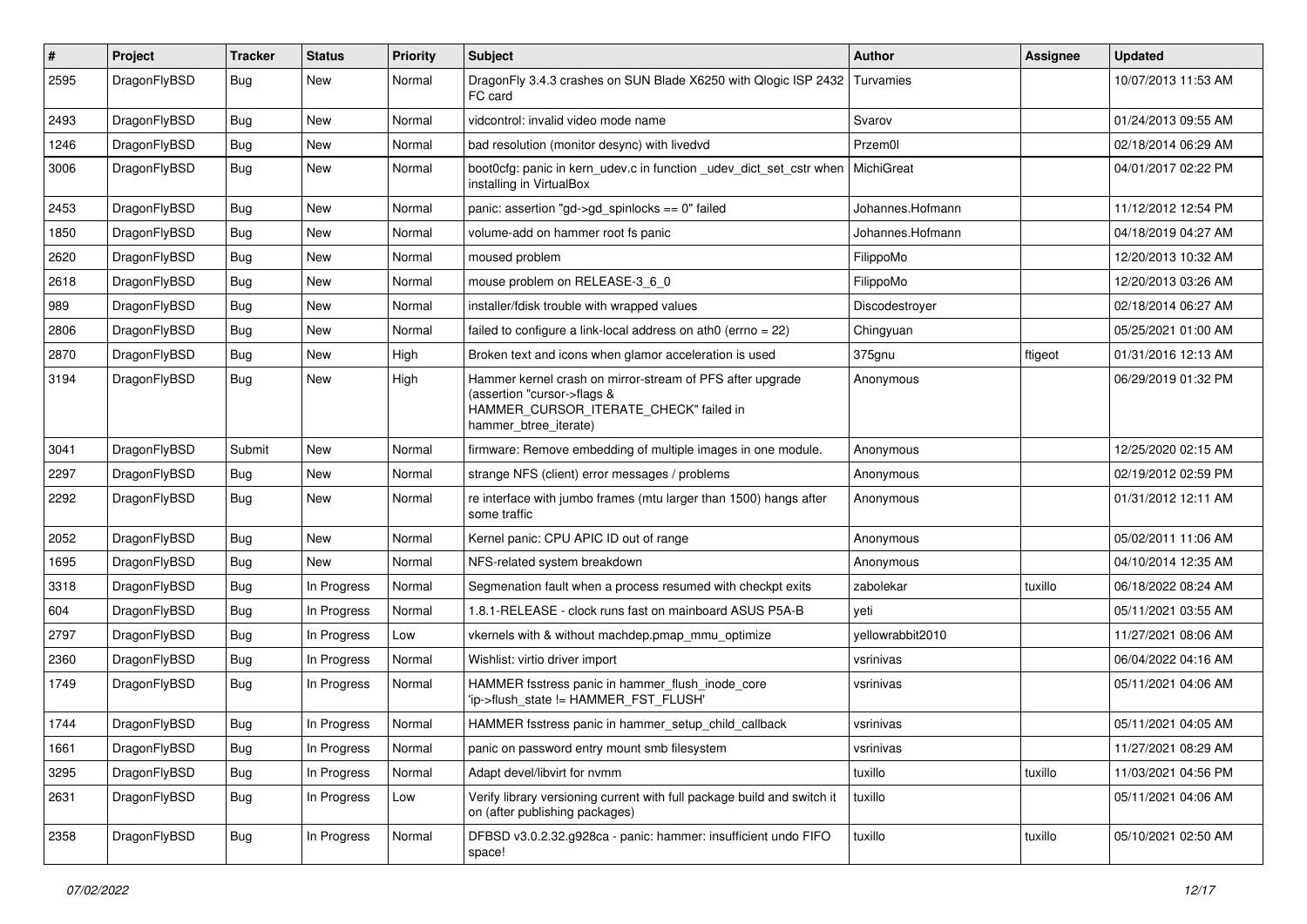| #    | Project      | <b>Tracker</b> | <b>Status</b> | <b>Priority</b> | <b>Subject</b>                                                                                         | <b>Author</b>     | <b>Assignee</b> | <b>Updated</b>      |
|------|--------------|----------------|---------------|-----------------|--------------------------------------------------------------------------------------------------------|-------------------|-----------------|---------------------|
| 2351 | DragonFlyBSD | <b>Bug</b>     | In Progress   | Normal          | DFBSD v3.1.0.579.g44ccf - Stuck during startup, random freezes                                         | tuxillo           |                 | 04/24/2012 08:21 AM |
| 2345 | DragonFlyBSD | Bug            | In Progress   | Normal          | DFBSD v3.1.0.457.gd679f - NFS panic on diskless station                                                | tuxillo           |                 | 04/07/2012 05:22 PM |
| 2282 | DragonFlyBSD | <b>Bug</b>     | In Progress   | Normal          | gdb segfaults with certain corefiles                                                                   | tuxillo           |                 | 01/18/2012 04:40 PM |
| 1819 | DragonFlyBSD | <b>Bug</b>     | In Progress   | Low             | truss - Major revamping task list                                                                      | tuxillo           | tuxillo         | 11/27/2021 08:45 AM |
| 3269 | DragonFlyBSD | <b>Bug</b>     | In Progress   | Normal          | Is double-buffer'd buf still required by HAMMER2 ?                                                     | tkusumi           |                 | 05/12/2021 04:09 PM |
| 2296 | DragonFlyBSD | <b>Bug</b>     | In Progress   | High            | panic: assertion "m->wire count > 0" failed                                                            | thomas.nikolajsen |                 | 08/30/2012 06:09 AM |
| 3113 | DragonFlyBSD | Bug            | In Progress   | Urgent          | Booting vKernel fails due being out of swap space                                                      | tcullen           |                 | 05/11/2021 04:14 AM |
| 1302 | DragonFlyBSD | <b>Bug</b>     | In Progress   | Normal          | Checkpoint regression?                                                                                 | sjg               | sjg             | 07/10/2013 05:22 PM |
| 3160 | DragonFlyBSD | Submit         | In Progress   | Normal          | State the implementation difference in pkill/pgrep manual                                              | sevan             | tuxillo         | 06/03/2022 05:15 PM |
| 2549 | DragonFlyBSD | <b>Bug</b>     | In Progress   | Normal          | netgraph7: Kernel page fault.                                                                          | russiane39        | nant            | 05/10/2013 11:20 PM |
| 1218 | DragonFlyBSD | <b>Bug</b>     | In Progress   | Normal          | panic: assertion: $error == 0$ in hammer start transaction                                             | rumcic            |                 | 05/11/2021 04:00 AM |
| 998  | DragonFlyBSD | Bug            | In Progress   | Normal          | Unconfiguring a vn while it is mounted                                                                 | rumcic            | tuxillo         | 05/11/2021 04:00 AM |
| 1368 | DragonFlyBSD | <b>Bug</b>     | In Progress   | Normal          | suspend signal race?                                                                                   | qhwt+dfly         |                 | 05/11/2021 03:51 AM |
| 168  | DragonFlyBSD | <b>Bug</b>     | In Progress   | Normal          | Livelocked limit engaged while trying to setup IPW wireless                                            | mschacht          | sepherosa       | 05/11/2021 04:05 AM |
| 3317 | DragonFlyBSD | <b>Bug</b>     | In Progress   | Normal          | Network vtnet0 not working on Hetzner cloud                                                            | mneumann          |                 | 06/18/2022 03:55 AM |
| 3111 | DragonFlyBSD | <b>Bug</b>     | In Progress   | High            | Mouse lags every second heavily under X11                                                              | mneumann          |                 | 12/12/2017 09:46 PM |
| 3310 | DragonFlyBSD | Bug            | In Progress   | Normal          | NVMM+QEMU fail to boot with UEFI: Mem Assist Failed<br>[gpa=0xfffffff0]                                | liweitianux       |                 | 01/11/2022 03:22 PM |
| 3028 | DragonFlyBSD | <b>Bug</b>     | In Progress   | Normal          | installer: confusion of set/get disk encryption passphrase dialogs                                     | liweitianux       | tuxillo         | 06/03/2022 05:13 PM |
| 2013 | DragonFlyBSD | Bug            | In Progress   | Normal          | oversized DMA request loop                                                                             | josepht           |                 | 05/11/2021 04:06 AM |
| 2391 | DragonFlyBSD | <b>Bug</b>     | In Progress   | Normal          | System lock with ahci and acpi enabled on ATI RS690 chipset with<br>SMB600 sata controller             | jorisgio          | vadaszi         | 06/03/2015 03:51 PM |
| 3089 | DragonFlyBSD | <b>Bug</b>     | In Progress   | Normal          | vtnet(4) - disable TCP checksum offload by default                                                     | jlane             | vadaszi         | 05/11/2021 04:14 AM |
| 2731 | DragonFlyBSD | <b>Bug</b>     | In Progress   | Normal          | Screen full of random colors when starting Xorg with Intel Haswell<br>HD Graphics P4600                | jkatzmaier        |                 | 11/12/2014 04:08 PM |
| 2353 | DragonFlyBSD | <b>Bug</b>     | In Progress   | Normal          | panic: assertion "gd->gd_spinlocks_wr == 0" failed in<br>bsd4_schedulerclock                           | jaydg             | alexh           | 11/28/2012 01:57 AM |
| 1502 | DragonFlyBSD | Bug            | In Progress   | Normal          | Lock while deleting files from nohistory HAMMER directories                                            | hasso             |                 | 03/10/2013 04:28 AM |
| 884  | DragonFlyBSD | <b>Bug</b>     | In Progress   | High            | Performance/memory problems under filesystem IO load                                                   | hasso             |                 | 05/11/2021 03:50 AM |
| 2819 | DragonFlyBSD | <b>Bug</b>     | In Progress   | Normal          | Random micro system freezes after a week of uptime                                                     | ftigeot           | dillon          | 08/16/2015 08:46 PM |
| 1669 | DragonFlyBSD | <b>Bug</b>     | In Progress   | Normal          | Drive wont open using button                                                                           | elekktretterr     |                 | 02/29/2012 12:05 PM |
| 1181 | DragonFlyBSD | <b>Bug</b>     | In Progress   | Normal          | ACX111 panic                                                                                           | elekktretterr     |                 | 05/11/2021 04:00 AM |
| 1336 | DragonFlyBSD | <b>Bug</b>     | In Progress   | Normal          | Still looking for reports of missed directory entries w/ HAMMER                                        | dillon            |                 | 05/11/2021 04:00 AM |
| 3021 | DragonFlyBSD | <b>Bug</b>     | In Progress   | Normal          | sys/dev/drm/i915/i915_gem_stolen.c:115]: (error) Signed integer<br>overflow for expression '65535<<20' | dcb               |                 | 04/11/2017 12:46 PM |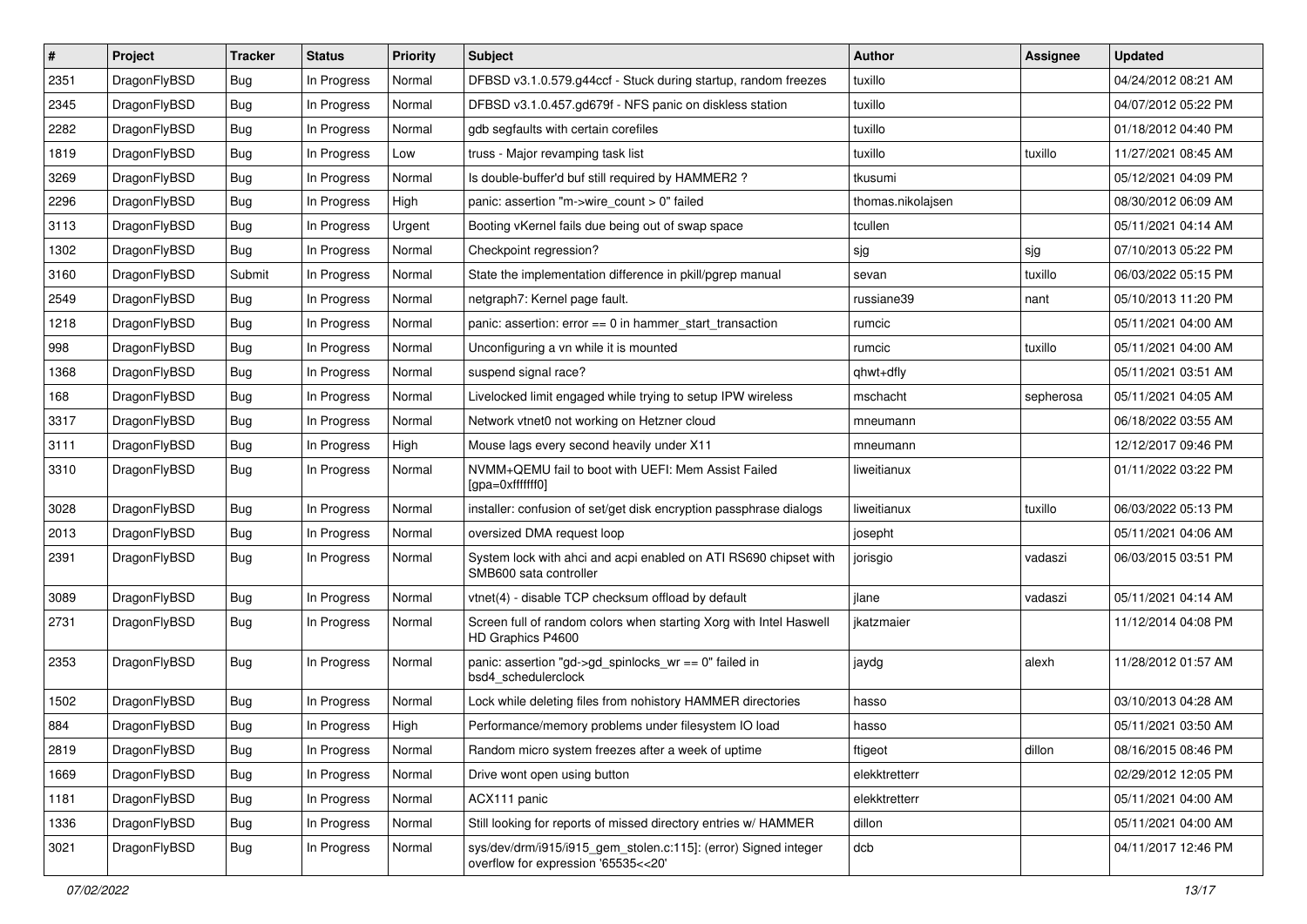| $\#$ | Project      | <b>Tracker</b> | <b>Status</b> | <b>Priority</b> | <b>Subject</b>                                                                          | <b>Author</b>      | <b>Assignee</b> | <b>Updated</b>      |
|------|--------------|----------------|---------------|-----------------|-----------------------------------------------------------------------------------------|--------------------|-----------------|---------------------|
| 3011 | DragonFlyBSD | <b>Bug</b>     | In Progress   | Normal          | dragonfly/sys/dev/netif/re/re.c: suspicious code ?                                      | dcb                |                 | 07/29/2017 01:26 AM |
| 3145 | DragonFlyBSD | Submit         | In Progress   | Normal          | Update libelf to FreeBSD 12 current and build as base library usable<br>by ports        | davshao            | tuxillo         | 08/20/2021 03:58 PM |
| 3031 | DragonFlyBSD | Submit         | In Progress   | Normal          | Update drm/radeon to Linux 4.7.10 as much as possible                                   | davshao            | ftigeot         | 08/19/2021 12:33 PM |
| 2414 | DragonFlyBSD | <b>Bug</b>     | In Progress   | Normal          | Lenovo S10 acpi freeze (not new)                                                        | davshao            |                 | 05/11/2021 04:13 AM |
| 1584 | DragonFlyBSD | <b>Bug</b>     | In Progress   | Normal          | can't use ssh from jail: debug1: read_passphrase: can't open<br>/dev/tty: Device busy   | corecode           | tuxillo         | 05/11/2021 03:53 AM |
| 1583 | DragonFlyBSD | Bug            | In Progress   | Normal          | panic: assertion: cursor->trans->sync_lock_refs > 0 in<br>hammer_recover_cursor         | corecode           | tuxillo         | 05/11/2021 03:53 AM |
| 1547 | DragonFlyBSD | Bug            | In Progress   | Normal          | disklabel64 automatic sizing                                                            | corecode           | tuxillo         | 05/11/2021 03:52 AM |
| 1528 | DragonFlyBSD | Bug            | In Progress   | Normal          | ktrace does not show proper return values for pipe(2)                                   | corecode           | tuxillo         | 05/11/2021 03:52 AM |
| 1475 | DragonFlyBSD | <b>Bug</b>     | In Progress   | Normal          | kernel blocks with low memory and syscons setting a high res mode<br>scrollback         | corecode           | tuxillo         | 05/11/2021 03:52 AM |
| 1469 | DragonFlyBSD | <b>Bug</b>     | In Progress   | Normal          | Hammer history security concern                                                         | corecode           | tuxillo         | 05/11/2021 03:52 AM |
| 1307 | DragonFlyBSD | <b>Bug</b>     | In Progress   | Normal          | hammer tid -2 shows unexpected result                                                   | corecode           |                 | 10/18/2016 05:29 PM |
| 1030 | DragonFlyBSD | Bug            | In Progress   | Normal          | msdosfs umount panic                                                                    | corecode           | tuxillo         | 05/11/2021 03:51 AM |
| 781  | DragonFlyBSD | <b>Bug</b>     | In Progress   | Normal          | fdisk uses wrong geometry on usb flash drives                                           | corecode           | tuxillo         | 05/11/2021 03:50 AM |
| 742  | DragonFlyBSD | Bug            | In Progress   | Normal          | umount problems with multiple mounts                                                    | corecode           | tuxillo         | 06/25/2022 04:02 AM |
| 725  | DragonFlyBSD | <b>Bug</b>     | In Progress   | Low             | 'make distribution' fails w/'ro' /usr/obi                                               | c.turner           |                 | 03/09/2013 01:01 PM |
| 331  | DragonFlyBSD | <b>Bug</b>     | In Progress   | Normal          | ftpsesame (aka Bridging S01E03)                                                         | bastyaelvtars      |                 | 03/09/2013 12:28 PM |
| 1148 | DragonFlyBSD | Bug            | In Progress   | Low             | BCM4311 wireless network adapter detected but not functional                            | archimedes.gaviola |                 | 05/11/2021 04:00 AM |
| 1921 | DragonFlyBSD | <b>Bug</b>     | In Progress   | Normal          | we miss mlockall                                                                        | alexh              | tuxillo         | 06/18/2022 04:08 AM |
| 3299 | DragonFlyBSD | <b>Bug</b>     | In Progress   | Normal          | DragonFlyBSD reports utterly wrong uptime (most of the time, right<br>after booting in) | adrian             |                 | 11/11/2021 01:43 PM |
| 2499 | DragonFlyBSD | Bug            | In Progress   | Urgent          | DRAGONFLY 3 2 lockd not responding correctly                                            | Nerzhul            |                 | 01/22/2013 12:47 PM |
| 1700 | DragonFlyBSD | Submit         | In Progress   | Normal          | skip boot2 menu on <enter></enter>                                                      | Johannes.Hofmann   | tuxillo         | 05/15/2022 08:35 AM |
| 1398 | DragonFlyBSD | Submit         | In Progress   | Normal          | hdestroy(3) restricts hash key to point to malloc'ed space                              | Anonymous          |                 | 08/20/2021 04:06 PM |
| 1390 | DragonFlyBSD | <b>Bug</b>     | In Progress   | Normal          | Use id_t type for {get,set}priority()                                                   | Anonymous          | tuxillo         | 07/05/2019 02:18 AM |
| 2081 | DragonFlyBSD | Bug            | Feedback      | Normal          | Panic on device "detach" / "failure"                                                    | vsrinivas          |                 | 02/29/2012 07:11 AM |
| 293  | DragonFlyBSD | <b>Bug</b>     | Feedback      | Low             | Various updates to the handbook                                                         | victor             | victor          | 03/10/2013 04:46 AM |
| 2638 | DragonFlyBSD | <b>Bug</b>     | Feedback      | High            | Fix machdep.pmap_mmu_optimize                                                           | tuxillo            |                 | 05/11/2021 04:07 AM |
| 2636 | DragonFlyBSD | <b>Bug</b>     | Feedback      | Low             | Add -x flag to iostat (a la solaris)                                                    | tuxillo            |                 | 05/11/2021 04:07 AM |
| 2556 | DragonFlyBSD | <b>Bug</b>     | Feedback      | Normal          | DragonFly v3.5.0.81.gd3479 - Process signal weirdness                                   | tuxillo            |                 | 12/17/2013 03:48 PM |
| 1332 | DragonFlyBSD | <b>Bug</b>     | Feedback      | Normal          | DFBSD 2.2 - Booting usbcdrom/usbsticks on thinkpad hangs on<br>"BTX Halted"             | tuxillo            |                 | 05/11/2021 04:00 AM |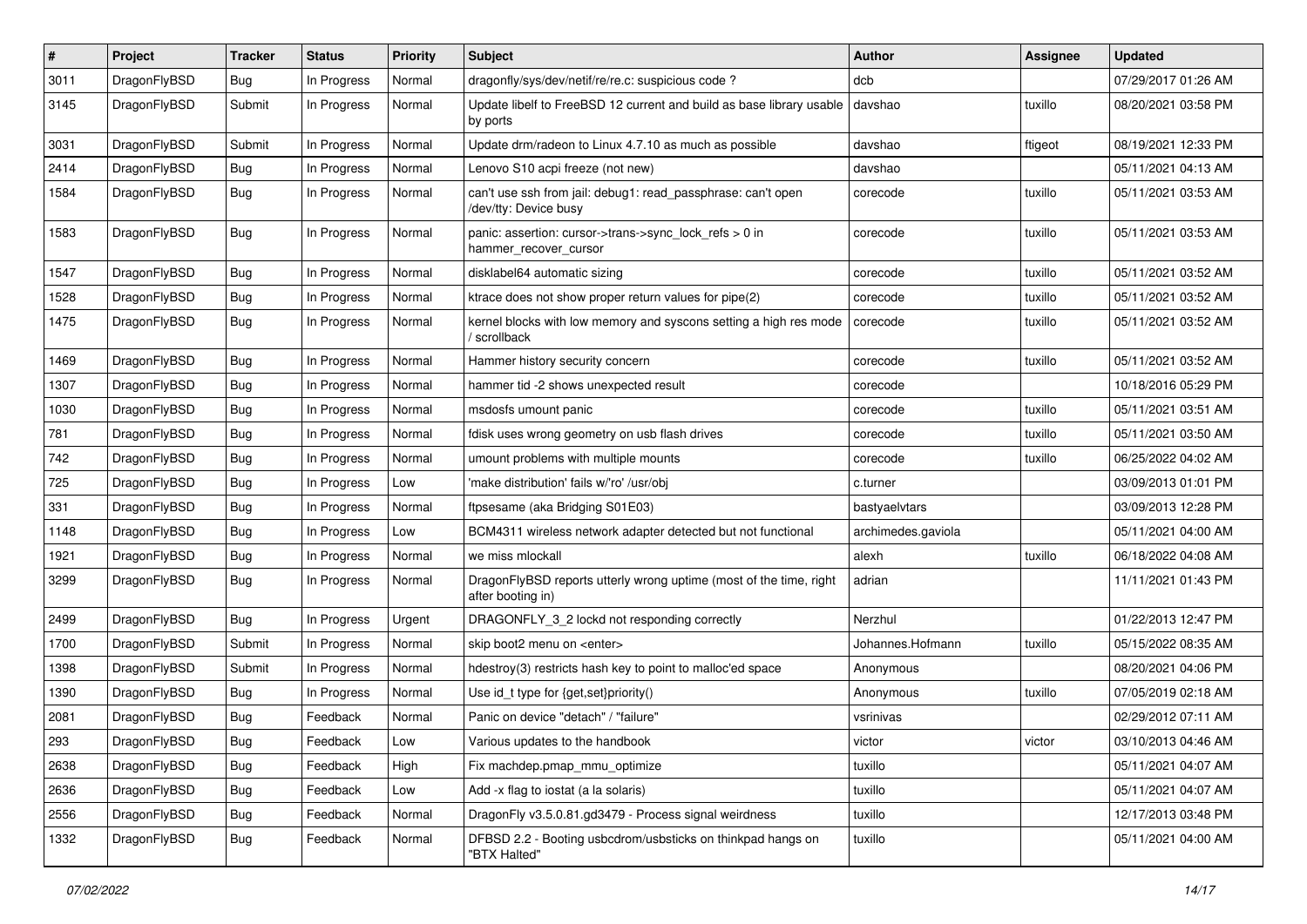| $\vert$ # | Project      | <b>Tracker</b> | <b>Status</b> | <b>Priority</b> | <b>Subject</b>                                                                                                     | <b>Author</b>     | <b>Assignee</b> | <b>Updated</b>      |
|-----------|--------------|----------------|---------------|-----------------|--------------------------------------------------------------------------------------------------------------------|-------------------|-----------------|---------------------|
| 806       | DragonFlyBSD | Bug            | Feedback      | Normal          | boot error on MacBook                                                                                              | tralamazza        |                 | 06/04/2022 05:28 AM |
| 1579      | DragonFlyBSD | Bug            | Feedback      | Normal          | dfly 2.4.1 does not like HP DL360G4p and Smart Array 6400 with<br>MSA <sub>20</sub>                                | tomaz.borstnar    | tuxillo         | 06/02/2014 02:44 PM |
| 1282      | DragonFlyBSD | Bug            | Feedback      | Normal          | panic (trap 12) when booting SMP kernel on Atom 330 (dual core)                                                    | tomaz.borstnar    |                 | 05/11/2021 04:00 AM |
| 2459      | DragonFlyBSD | <b>Bug</b>     | Feedback      | Normal          | apic problems with HP Probook 4510s                                                                                | thowe             |                 | 11/27/2021 08:22 AM |
| 285       | DragonFlyBSD | <b>Bug</b>     | Feedback      | Low             | interrupt latency with re without ip address configured                                                            | thomas.nikolajsen |                 | 02/20/2014 10:30 AM |
| 1127      | DragonFlyBSD | Bug            | Feedback      | Low             | cdrom drive not detected                                                                                           | tgr               | corecode        | 01/15/2015 08:55 AM |
| 3205      | DragonFlyBSD | <b>Bug</b>     | Feedback      | High            | Go compiler net test failing                                                                                       | t dfbsd           | tuxillo         | 05/10/2021 02:45 AM |
| 243       | DragonFlyBSD | Bug            | Feedback      | Normal          | weird behavior in the shell                                                                                        | swildner          |                 | 05/31/2022 02:51 PM |
| 2396      | DragonFlyBSD | Bug            | Feedback      | High            | Latest 3.1 development version core dumps while destroying master<br><b>PFS</b>                                    | sgeorge           |                 | 01/23/2013 04:10 PM |
| 2347      | DragonFlyBSD | Bug            | Feedback      | High            | Hammer PFSes destroy does not give back full space allocated to<br><b>PFS</b>                                      | sgeorge           |                 | 07/19/2012 01:11 AM |
| 2100      | DragonFlyBSD | <b>Bug</b>     | Feedback      | Normal          | devfs related panic                                                                                                | sepherosa         | alexh           | 07/10/2011 02:29 PM |
| 1580      | DragonFlyBSD | Bug            | Feedback      | Normal          | Panic (Fatal trap 12: page fault while in kernel mode) while playing<br>with pf and netif names                    | rumcic            |                 | 12/21/2018 01:21 AM |
| 1489      | DragonFlyBSD | Bug            | Feedback      | Normal          | panic: ufs_dirbad: bad dir                                                                                         | rumcic            |                 | 03/10/2013 04:34 AM |
| 1250      | DragonFlyBSD | Bug            | Feedback      | Normal          | Panic upon plugging an USB flash drive into the machine                                                            | rumcic            |                 | 03/10/2013 05:17 AM |
| 1249      | DragonFlyBSD | <b>Bug</b>     | Feedback      | Normal          | panic: ffs vfree: freeing free inode                                                                               | rumcic            |                 | 03/10/2013 05:13 AM |
| 1560      | DragonFlyBSD | Bug            | Feedback      | Normal          | Unable to modify partition table on ThinkPad T61p during install                                                   | rehsack           |                 | 01/15/2015 08:57 AM |
| 1577      | DragonFlyBSD | Bug            | Feedback      | Normal          | panic: assertion: leaf->base.obj_id == ip->obj_id in<br>hammer_ip_delete_range                                     | qhwt+dfly         |                 | 05/11/2021 04:01 AM |
| 1387      | DragonFlyBSD | Bug            | Feedback      | Normal          | zero-size malloc and ps: kvm_getprocs: Bad address                                                                 | qhwt+dfly         |                 | 05/11/2021 04:00 AM |
| 570       | DragonFlyBSD | Bug            | Feedback      | Normal          | 1.8.x: ACPI problems                                                                                               | qhwt+dfly         |                 | 06/02/2014 03:45 AM |
| 1101      | DragonFlyBSD | Bug            | Feedback      | Normal          | ohci related panic                                                                                                 | polachok          |                 | 05/11/2021 04:00 AM |
| 3152      | DragonFlyBSD | Bug            | Feedback      | Normal          | Console's size in ttyv0 and single user mode is sticking to 80x25,<br>while ttyv1 can make use of the whole screen | overtime          |                 | 02/24/2019 01:08 AM |
| 2958      | DragonFlyBSD | Bug            | Feedback      | Normal          | Hammer FS dies during pruning after massive write load                                                             | neilb             |                 | 10/11/2016 04:20 AM |
| 2957      | DragonFlyBSD | <b>Bug</b>     | Feedback      | Normal          | swapoff -a followed by swapon -a doesn't give your swap back                                                       | neilb             |                 | 10/09/2016 04:17 AM |
| 1144      | DragonFlyBSD | Bug            | Feedback      | Normal          | Incorrect clock under KVM                                                                                          | msylvan           |                 | 03/09/2013 01:17 PM |
| 2644      | DragonFlyBSD | Bug            | Feedback      | Normal          | 3.6.0-REL trap 9 on boot                                                                                           | memmerto          |                 | 11/27/2021 08:08 AM |
| 1860      | DragonFlyBSD | <b>Bug</b>     | Feedback      | Normal          | Panic while creating UFS fs on vn(4) for initrd                                                                    | matthias          |                 | 02/29/2012 07:16 AM |
| 2288      | DragonFlyBSD | <b>Bug</b>     | Feedback      | Normal          | Random IO performance loss introduced since January 1st                                                            | lentferj          |                 | 01/23/2013 04:21 PM |
| 1727      | DragonFlyBSD | Bug            | Feedback      | Normal          | CD boot panic (2.6.1) (usb?)                                                                                       | kiril             |                 | 05/15/2022 05:10 AM |
| 2090      | DragonFlyBSD | Bug            | Feedback      | Normal          | snd hda does not support headphone automute                                                                        | justin            |                 | 03/29/2012 08:03 PM |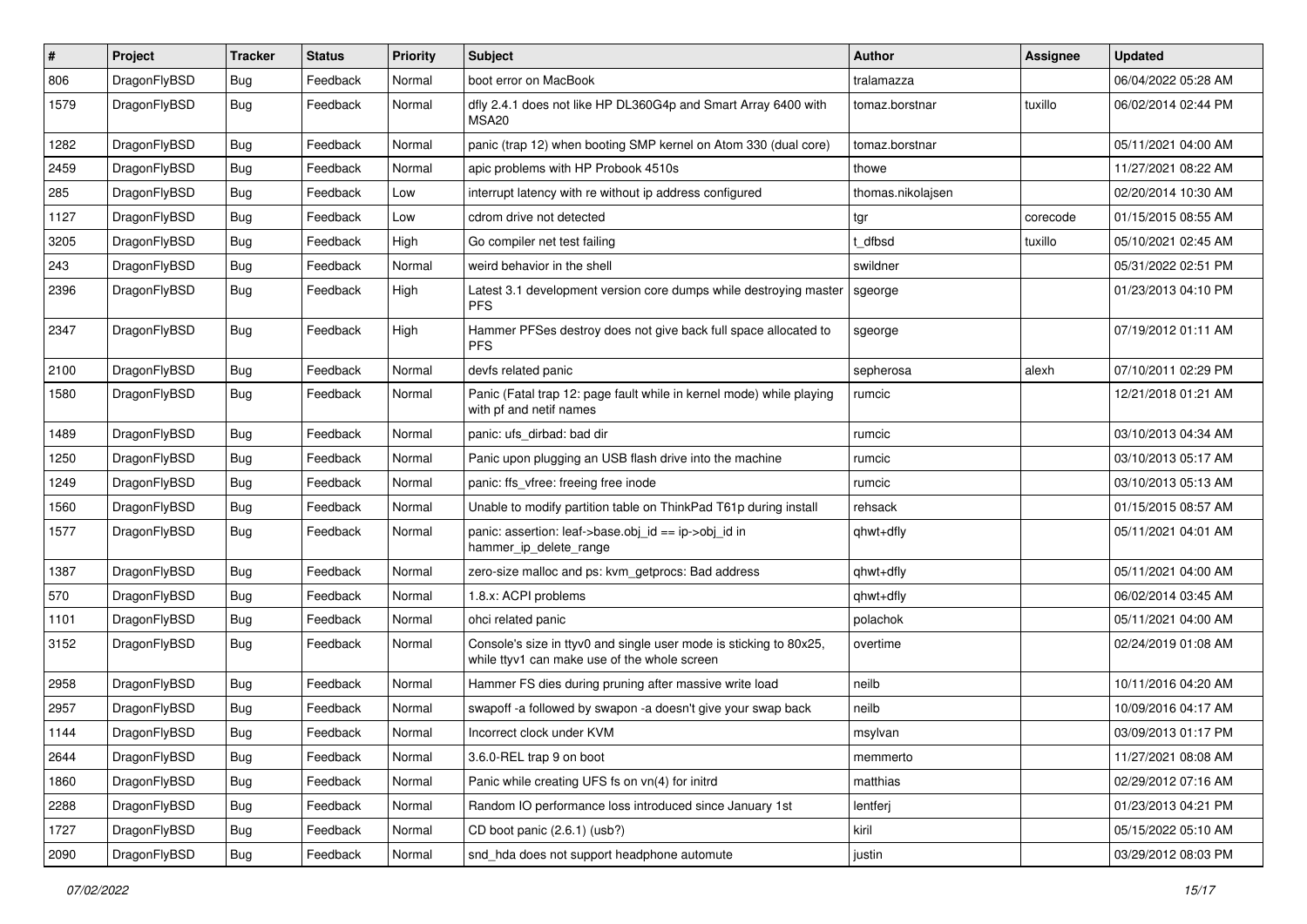| $\vert$ # | Project      | <b>Tracker</b> | <b>Status</b> | <b>Priority</b> | <b>Subject</b>                                                                                                                                            | <b>Author</b> | <b>Assignee</b> | <b>Updated</b>      |
|-----------|--------------|----------------|---------------|-----------------|-----------------------------------------------------------------------------------------------------------------------------------------------------------|---------------|-----------------|---------------------|
| 385       | DragonFlyBSD | <b>Bug</b>     | Feedback      | Low             | Mail archive address removal                                                                                                                              | justin        | justin          | 03/09/2013 11:24 AM |
| 1717      | DragonFlyBSD | Bug            | Feedback      | Normal          | HAMMER panic in hammer cursor down()                                                                                                                      | josepht1      |                 | 05/11/2021 04:05 AM |
| 1745      | DragonFlyBSD | <b>Bug</b>     | Feedback      | Normal          | kmalloc panic                                                                                                                                             | josepht       |                 | 05/11/2021 04:05 AM |
| 1330      | DragonFlyBSD | Bug            | Feedback      | Normal          | Hammer, usb disk, SYNCHRONIZE CACHE failure                                                                                                               | josepht       |                 | 06/02/2014 04:56 AM |
| 1563      | DragonFlyBSD | <b>Bug</b>     | Feedback      | Normal          | reset(1) doesn't reset terminal to the defaults                                                                                                           | hasso         |                 | 03/10/2013 04:17 AM |
| 1486      | DragonFlyBSD | <b>Bug</b>     | Feedback      | Normal          | Interrupt storm related to SATA DVD device                                                                                                                | hasso         |                 | 05/11/2021 04:01 AM |
| 1428      | DragonFlyBSD | Bug            | Feedback      | Low             | POSIX.1e implementation is too old                                                                                                                        | hasso         | tuxillo         | 05/11/2021 04:00 AM |
| 1411      | DragonFlyBSD | Bug            | Feedback      | Normal          | Burning doesn't work with ahci(4)                                                                                                                         | hasso         | dillon          | 05/11/2021 04:00 AM |
| 2037      | DragonFlyBSD | <b>Bug</b>     | Feedback      | Normal          | Panic Bad link elm while building packages                                                                                                                | ftigeot       | dillon          | 04/21/2011 07:20 AM |
| 1593      | DragonFlyBSD | <b>Bug</b>     | Feedback      | Normal          | panic: assertion: ccb == ap->ap_err_ccb in ahci_put_err_ccb                                                                                               | ftigeot       | ftigeot         | 05/15/2022 05:09 AM |
| 846       | DragonFlyBSD | Bug            | Feedback      | Normal          | USB bugs:usb mouse can't used!                                                                                                                            | frankning     |                 | 01/15/2015 08:36 AM |
| 1672      | DragonFlyBSD | Bug            | Feedback      | Normal          | panic (trap 12) around btree search() in 2.4.1-RELEASE                                                                                                    | floid         |                 | 01/19/2015 03:36 AM |
| 979       | DragonFlyBSD | <b>Bug</b>     | Feedback      | Normal          | Failure-prone USB mass storage (SB600? msdosfs? CAM?)                                                                                                     | floid         |                 | 01/15/2015 08:38 AM |
| 1831      | DragonFlyBSD | <b>Bug</b>     | Feedback      | High            | HAMMER "malloc limit exceeded" panic                                                                                                                      | eocallaghan   | dillon          | 06/04/2022 04:38 AM |
| 1592      | DragonFlyBSD | Bug            | Feedback      | Normal          | AcpiOSUnmapMemory: Warning, deallocation did not track<br>allocation.                                                                                     | eocallaghan   |                 | 06/02/2014 07:45 AM |
| 1591      | DragonFlyBSD | <b>Bug</b>     | Feedback      | Normal          | Lenovo X301 hangs with AHCI Driver CMD TIMEOUT<br>STS=d0 <bsy></bsy>                                                                                      | eocallaghan   |                 | 05/11/2021 04:05 AM |
| 1668      | DragonFlyBSD | <b>Bug</b>     | Feedback      | Normal          | Power button not working                                                                                                                                  | elekktretterr |                 | 03/10/2013 06:22 AM |
| 1613      | DragonFlyBSD | Bug            | Feedback      | Normal          | USB Keyboard not working on master                                                                                                                        | elekktretterr |                 | 05/11/2021 04:05 AM |
| 1456      | DragonFlyBSD | <b>Bug</b>     | Feedback      | Normal          | Microsoft wireless desktop problems                                                                                                                       | elekktretterr |                 | 01/15/2015 08:34 AM |
| 1454      | DragonFlyBSD | <b>Bug</b>     | Feedback      | Normal          | Unable to boot from external USB DVD drive                                                                                                                | elekktretterr |                 | 05/11/2021 04:01 AM |
| 1448      | DragonFlyBSD | <b>Bug</b>     | Feedback      | Normal          | panic: assertion: _tp->tt_msg->tt_cpuid == mycpuid in<br>tcp_callout_active tcp_output tcp_usr_send netmsg_pru_send<br>netmsg_service tcpmsg_service_loop | dillon        |                 | 05/11/2021 04:00 AM |
| 1429      | DragonFlyBSD | Bug            | Feedback      | Normal          | vkernel bug - "mfree: m->m_nextpkt != NULL"                                                                                                               | dillon        |                 | 05/11/2021 04:00 AM |
| 2721      | DragonFlyBSD | Submit         | Feedback      | Low             | Some few zalloc calls to objcache ones replacements                                                                                                       | dclink        | tuxillo         | 05/11/2021 04:08 AM |
| 2717      | DragonFlyBSD | Submit         | Feedback      | Normal          | Out of range numeric handling                                                                                                                             | dclink        | tuxillo         | 05/11/2021 04:08 AM |
| 1587      | DragonFlyBSD | <b>Bug</b>     | Feedback      | Normal          | can't gdb across fork                                                                                                                                     | corecode      | tuxillo         | 05/11/2021 03:54 AM |
| 1287      | DragonFlyBSD | <b>Bug</b>     | Feedback      | Normal          | altq configuration doesn't work                                                                                                                           | corecode      | tuxillo         | 05/11/2021 03:51 AM |
| 911       | DragonFlyBSD | <b>Bug</b>     | Feedback      | Normal          | kldload/kernel linker can exceed malloc reserve and panic system                                                                                          | corecode      | tuxillo         | 05/11/2021 03:51 AM |
| 901       | DragonFlyBSD | <b>Bug</b>     | Feedback      | Normal          | route show needs to get data from all cpus                                                                                                                | corecode      | tuxillo         | 05/11/2021 03:50 AM |
| 847       | DragonFlyBSD | Bug            | Feedback      | Normal          | processes getting stuck on mount point                                                                                                                    | corecode      | tuxillo         | 05/11/2021 03:50 AM |
| 1481      | DragonFlyBSD | <b>Bug</b>     | Feedback      | Normal          | panic: assertion: kva_p(buf) in soopt_from_kbuf (after ipfw pipe<br>show, 2.2.1-R)                                                                        | combiner      |                 | 05/11/2021 04:01 AM |